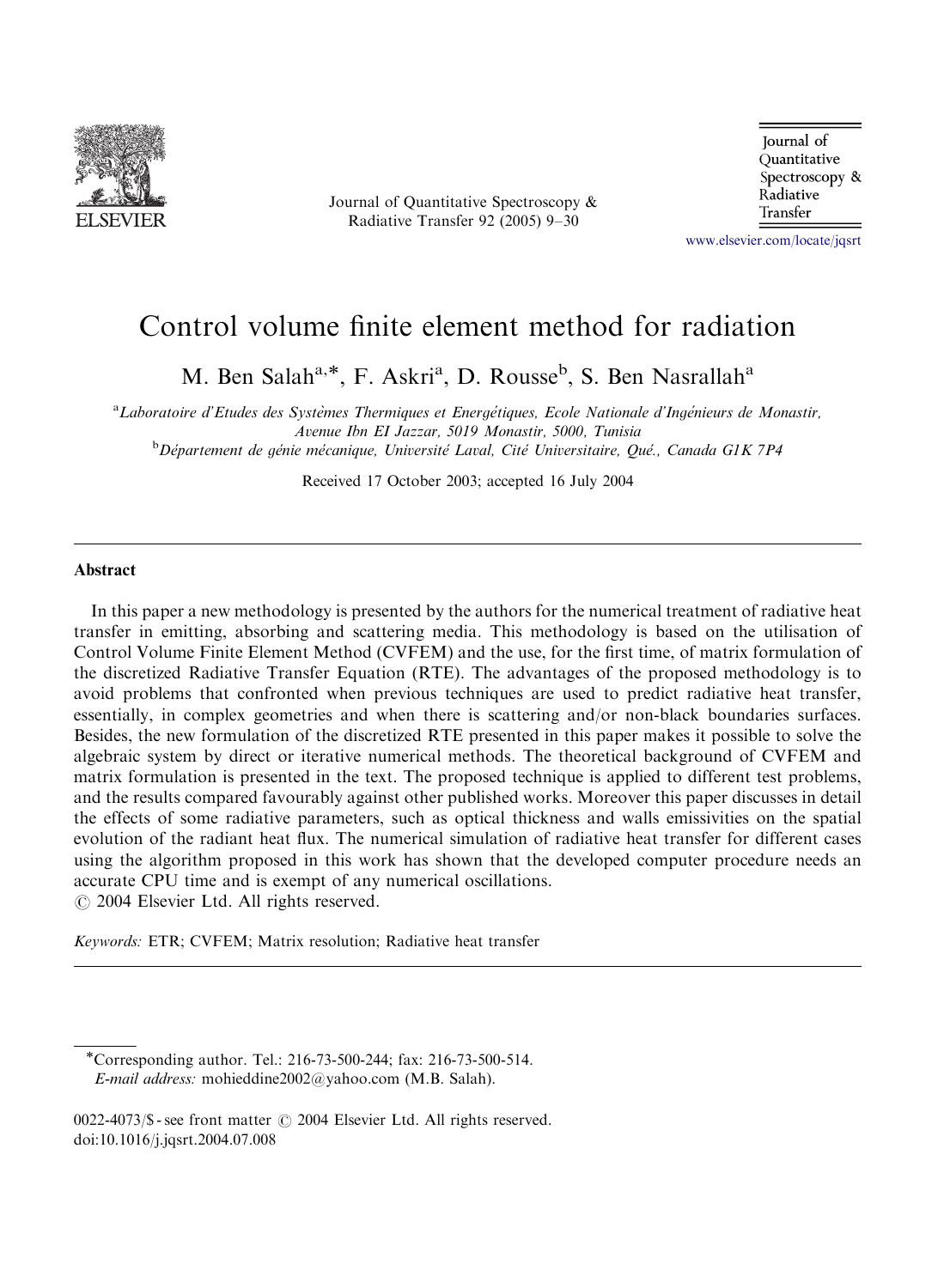#### 1. Introduction

Radiative heat transfer coupled with conduction, convection and fluid dynamics appears in many engineering high-temperature systems, such as furnaces, boilers, combustion chamber, heat exchangers and nuclear reactors. Efficient design of these systems requires a simultaneous solution of the fluid dynamics, heat and mass transfer and essentially the radiative heat process. This means that numerical procedures are necessary to solve the Radiative Transfer Equation (RTE) and should: (i) permit compatibility with available methods that used for the fluid dynamics and convection–conduction heat transfer; (ii) allow geometrical flexibility; and (iii) require an accurate computational time and storage capacity.

Several methods have been developed for solving the RTE. But, the majority of these methods appear to have little in common with methods of computational fluid dynamics (CFD). For example, Zone Method [\[1,2\]](#page-20-0) and Monte Carlo Method [\[3–5\]](#page-20-0) have long been accepted as the most accurate methods for the calculation of radiative heat transfer. However, it is now well established that both these methods have been proved difficult to incorporate in other discrete numerical methods of CFD and that they require a large amount of computational time and storage capacity. The Discrete Transfer Method [\[6\]](#page-20-0) offers several interesting features as it incorporates key ideas of the Zonal, Monte Carlo and Flux Method. In a paper by Meng et al. [\[7\]](#page-20-0), the authors successfully implemented the Discrete Transfer Method on an unstructured mesh, but confirmed the conclusion reported by Carvalho et al. [\[8\],](#page-20-0) the method does not yet provide high accuracy for scattering media and it also foreign to CFD analysis. The Discrete Ordinates Method [\[9,10\]](#page-20-0) applies spatial discretization exactly as in CFD, but the quadrature integration over direction has no fluid flow or convective transfer counterpart. The Finite Volume Method (FVM) [\[11\],](#page-20-0) and recently the Control Volume Finite Element Method (CVFEM) [\[12\]](#page-20-0) allow radiation to be treated in a way that is familiar to a CFD specialist. In fact, these methods share the same philosophy and computational grid as the fluid dynamics and convection–conduction heat transfer approach. However, when there is scattering and/or non-black boundaries surfaces, the source termof the discretized radiative transfer equation obtained by FVM and CVFEM, is not temperature dependent only, but also it depends on radiation intensity. Consequently, for these two methods, an iterative techniques (Three Diagonal Matrix Algorithm (TDMA) [\[13\]](#page-20-0), marching process  $[14–17]$ ) in which source term is computed using the latest available values of intensities, was necessary to solve the algebraic system. This dependence of the source term on solution provoked, in some cases, oscillations and/or divergence in iterative process. Besides, the computer procedure requires a long CPU time.

So the aimobjective of this paper is to use the CVFEM approach to discretize the RTE and to propose a new formulation that makes it possible to use direct methods (Gauss Method, matrix inversion) or iterative methods (Jaccobi Method, Gauss Seidel Method, Conjugate Gradient Methods) for numerical resolution of discretized RTE.

A computer procedure is developed and tested for different radiation problems, and the results present a good agreement with other available works. The method accounts for absorption, emission and scattering and proves to be very accurate and of good flexibility. Furthermore, this approach permits compatibility with other numerical method used for CFD problems.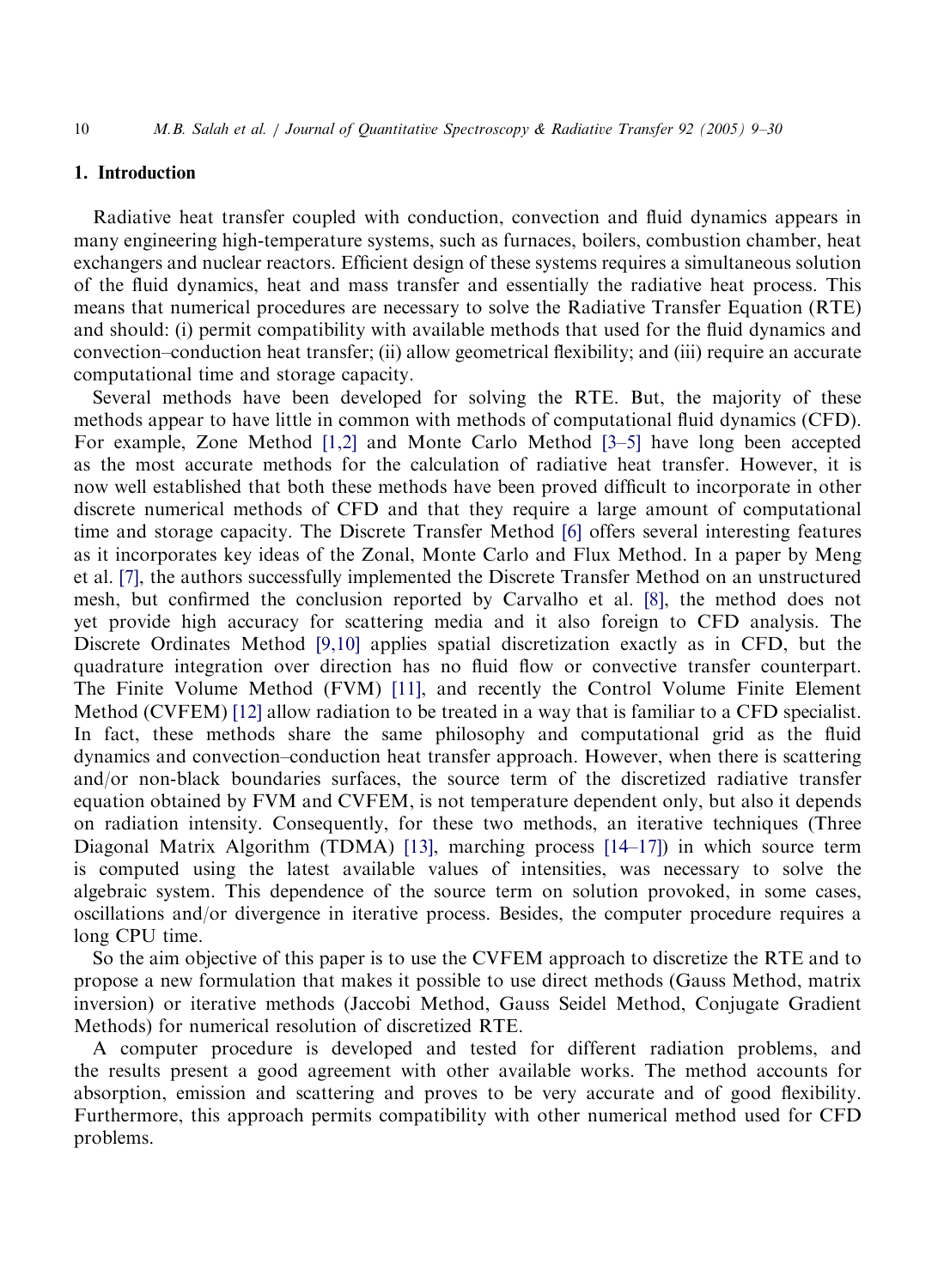#### <span id="page-2-0"></span>2. Basic equations

The RTE in an absorbing, emitting and scattering grey medium can be written as

$$
\vec{\nabla} \cdot (I(s, \vec{\Omega}) \cdot \vec{\Omega}) = -(k_a + k_d)I(s, \vec{\Omega}) + k_a I_b(s) + \frac{k_d}{4\pi} \int_{\Omega' = 4\pi} I(s, \vec{\Omega}') \Phi(\vec{\Omega}' \to \vec{\Omega}) d\Omega',\tag{1}
$$

where  $I(s, \vec{\Omega})$  is the radiative intensity, which is a function of position s and direction  $\vec{\Omega}$ ;  $k_a$  and  $k_d$ are absorption and scattering coefficients, respectively;  $I<sub>b</sub>(s)$  is the blackbody radiative intensity at the temperature of the medium; and  $\Phi(\vec{Q'} \rightarrow \vec{Q})$  is the scattering phase function from the incoming  $\vec{Q}^{\prime}$  direction to the outgoing direction  $\vec{Q}$ . The term on the left-hand side represents the gradient of the intensity in the direction  $\vec{\Omega}$ . The three terms on the right-hand side represent the changes in intensity due to absorption and out-scattering, emission, and in-scattering, respectively.

The radiative boundary condition for Eq. (1), when the wall bounding the physical domain is assumed grey and emits and reflects diffusely, can be expressed as

$$
I_{\mathbf{w}}(\vec{\Omega}) = \frac{\varepsilon_{\mathbf{w}} \sigma T_{\mathbf{w}}^4}{\pi} + \frac{1 - \varepsilon_{\mathbf{w}}}{\pi} \int_{\vec{\Omega}' \cdot \vec{n}_{\mathbf{w}} < 0} I_{\mathbf{w}}(\vec{\Omega}') \Big| \vec{\Omega}' \cdot \vec{n}_{\mathbf{w}} \Big| d\Omega' \quad \text{if } \vec{\Omega} \cdot \vec{n}_{\mathbf{w}} > 0,\tag{2}
$$

where  $\varepsilon_w$  is the wall emissivity and  $\vec{n}_w$  represents the unit normal vector on the wall (Fig. 1).

## 3. Numerical procedure

## 3.1. Discretization

The CVFEM is used to discretize the RTE. In the CVFEM, the spatial and angular domains are divided into a finite number of control volumes and control solid angles, respectively.



Fig. 1. Physical domain (rectangular cavity filled with grey semi-transparent medium).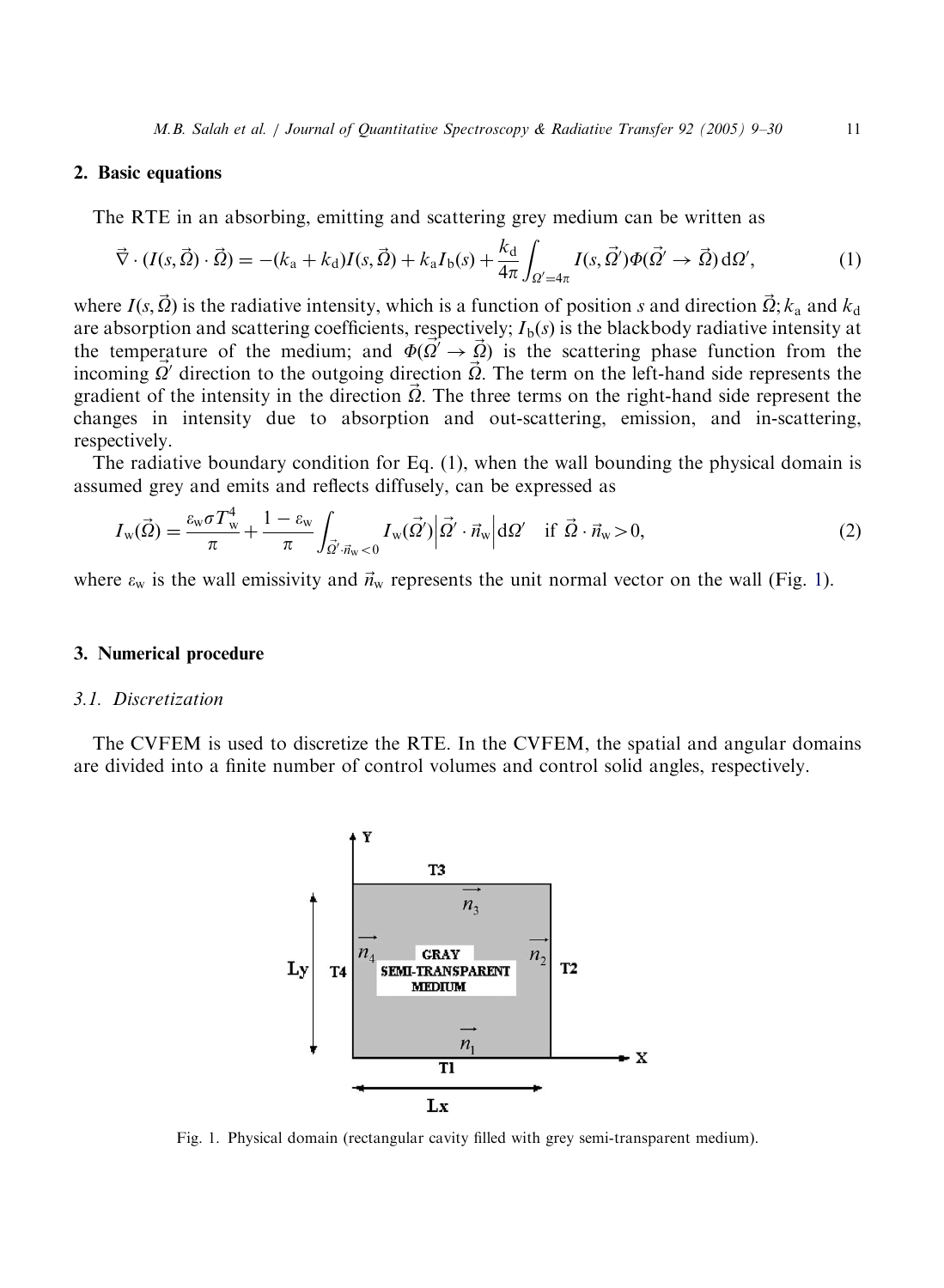

Fig. 2. Angular discretization (control solid angle  $\Delta \Omega^{mn}$ ).

The total solid angle is subdivided into  $N_{\theta}N_{\varphi}$  control solid angles as depicted in Fig. 2, where  $\Delta\theta = \pi/N_\theta$  and  $\Delta\varphi = 2\pi/N_\varphi$ . The  $N_\theta$  and  $N_\varphi$  represent numbers of control angle in the polar angle  $\theta$  and azimuthal angle  $\varphi$  directions, respectively. These  $N_{\theta}N_{\varphi}$  control solid angles are nonoverlapping, and their sum is  $4\pi$ .

The control solid angle  $\Delta \Omega^{mn}$  is defined (Fig. 2) by the angular ranges  $|m\Delta\theta$ ,  $(m + 1)\Delta\theta|$  and  $|n\Delta\varphi,(n+1)\Delta\varphi|$ , and is expressed by

$$
\Delta \Omega^{mn} = \int_{m\Delta\theta}^{(m+1)\Delta\theta} \int_{n\Delta\varphi}^{(n+1)\Delta\varphi} \sin\,\theta \,\mathrm{d}\theta \,\mathrm{d}\varphi. \tag{3}
$$

The spatial domain is subdivided into three-node triangular elements. As shown in [Fig. 3](#page-4-0)a, a control volume  $\Delta V_{ii}$  is created around each node N by enjoining the controids  $G_l$  of the elements to midpoints  $M_l$  and  $M_{l+1}$  of the corresponding sides. Each element has two faces,  $M_lG_l$  and  $G_l M_{l+1}$ , bounding the subcontrol volume around N, and each control volume is constructed by adding all subvolumes  $NM_{l}G_{l}M_{l+1}N$ .

In order to avoid the problem of sudden change of temperature between the boundaries and the medium and to use the minimum of calculation nodes, a specific function  $f$ , is used to obtain a non uniformmesh in which a very fine grid in the vicinity of the surfaces is released (Fig. [3a](#page-4-0)). The obtained mesh is composed of  $N_xN_y$  non equal control volumes  $\Delta V_{ij}$ . The  $N_x$  and  $N_y$  represent numbers of nodes in  $x$  and  $y$  direction, respectively. And

$$
\Delta x_i = \Delta x f(N_x, i), \quad \Delta y_j = \Delta y f(N_y, j), \tag{4}
$$

where  $\Delta x$  and  $\Delta y$  represent the regular steps in x and y direction, respectively, and they are given by:  $\Delta x = L_x/(N_x - 1), \Delta y = L_y/(N_y - 1)$  with  $L_x$  and  $L_y$  are, respectively, the x and y dimensions of the calculation domain (Fig. [1\)](#page-2-0).

Integrating Eq. (1) over the control volume  $\Delta V_{ij}$  (Fig. [3](#page-4-0)a) and the control solid angle  $\Delta \Omega^{mn}$ (Fig. 2), and transforming the volume integral of gradient intensity term to a surface integral by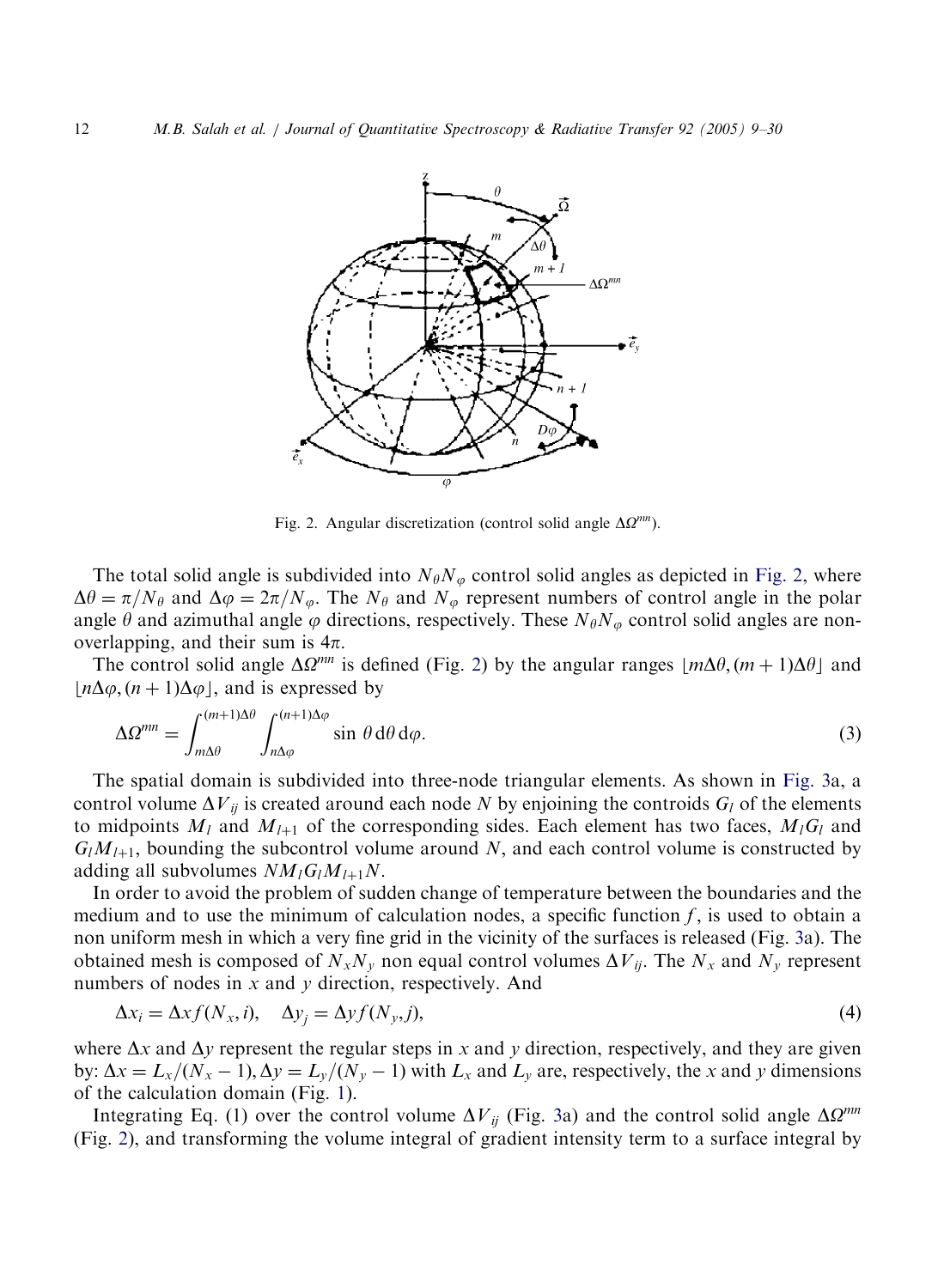<span id="page-4-0"></span>

Fig. 3. Spatial-discretization (control volume  $\Delta V_{ij}$ ).

the divergence theorem, Eq. (1) then becomes:

$$
\sum_{l=1}^{6} \left[ \int_{\Delta \Omega^{mn}} \int_{M_{l}}^{G_{l}} \mathbf{J} \cdot \mathbf{n} \, d\mathbf{s} \, d\Omega + \int_{\Delta \Omega^{mn}} \int_{G_{l}}^{M_{l+1}} \mathbf{J} \cdot \mathbf{n} \, d\mathbf{s} \, d\Omega \right]_{N}
$$
\n
$$
= - \int_{\Delta V_{ij}} \int_{\Delta \Omega^{mn}} (k_{\mathbf{a}} + k_{\mathbf{d}}) I(s, \vec{\Omega}) \, d\Omega \, d\mathbf{v} + \int_{\Delta V_{ij}} \int_{\Delta \Omega^{mn}} k_{\mathbf{a}} I_{\mathbf{b}}(s) \, d\Omega \, d\mathbf{v} + \frac{k_{\mathbf{d}}}{4\pi} \int_{\Delta V_{ij}} \int_{\Delta \Omega^{mn}} \left( \int_{\Omega' = 4\pi} I(s, \vec{\Omega}') \Phi(\vec{\Omega}' \to \vec{\Omega}) \, d\Omega' \right) d\Omega \, d\mathbf{v}, \tag{5}
$$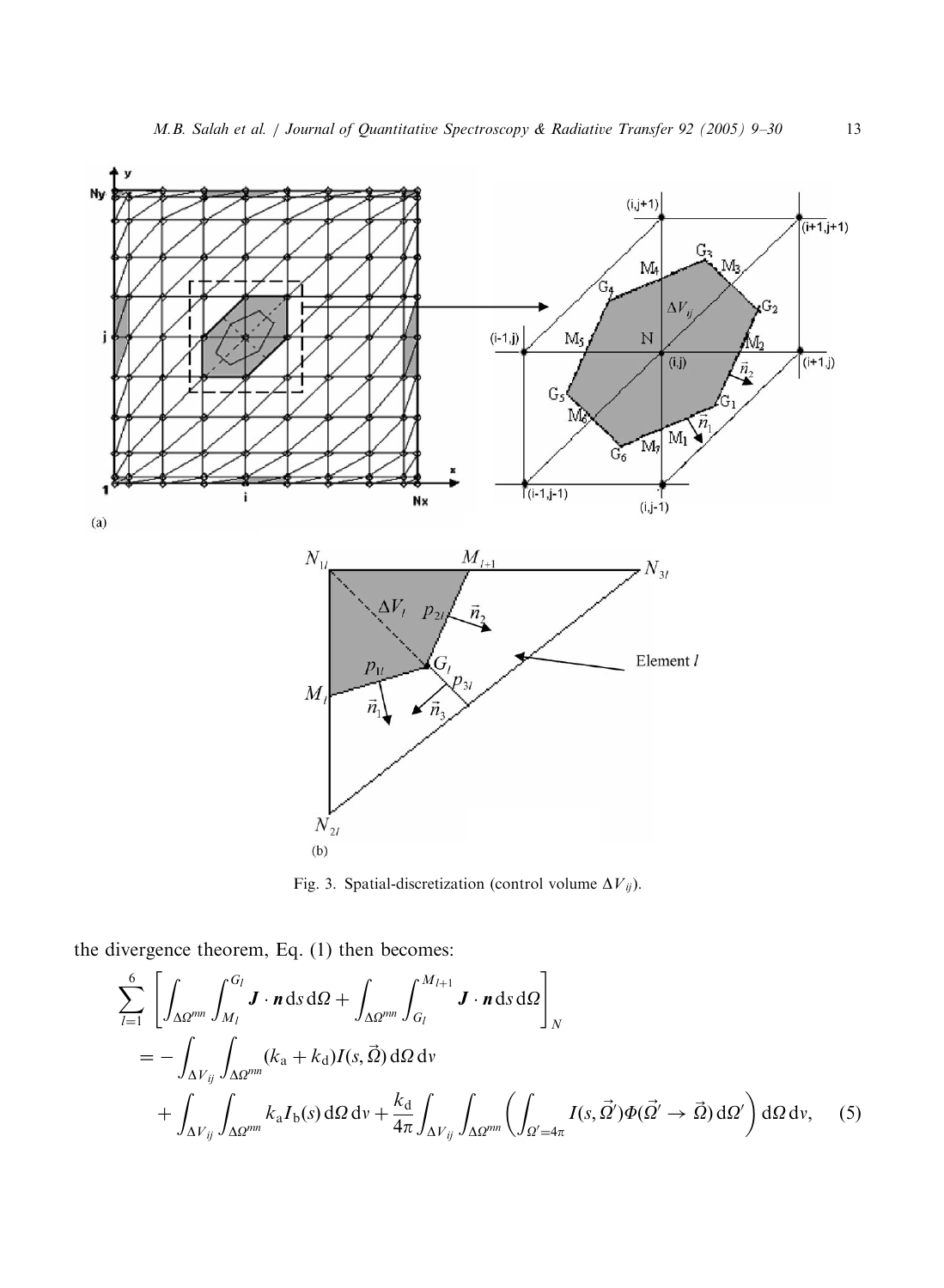where  $J = I\vec{\Omega}$ , l is the number of each element, and **n** is a unit outward vector normal to the differential length element ds.

The radiation intensity I is assumed to be constant over an entire solid angle  $\Delta \Omega^{mn}$  and it is represented by  $I^{mn}$ . Thus, the surfaces and angular integrals of the intensity in the integral conservation equation (Eq. (5)) is approximated by

$$
\sum_{l=1}^{6} \left[ \int_{\Delta\Omega^{mn}} \int_{M_{l}}^{G_{l}} \mathbf{J} \cdot \mathbf{n} \, \mathrm{d}s \, \mathrm{d}\Omega + \int_{\Delta\Omega^{mn}} \int_{G_{l}}^{M_{l+1}} \mathbf{J} \cdot \mathbf{n} \, \mathrm{d}s \, \mathrm{d}\Omega \right]_{N}
$$
\n
$$
= \sum_{l=1}^{6} \left[ G_{1lN}^{mn} \left[ \int_{M_{l}}^{G_{l}} I^{mn} \, \mathrm{d}s \right]_{N} + G_{2lN}^{mn} \left[ \int_{G_{l}}^{M_{l+1}} I^{mn} \, \mathrm{d}s \right]_{N} \right], \tag{6}
$$

where

$$
G_{klN}^{mn} = \int_{\Delta \Omega^{mn}} \vec{\Omega} \cdot \vec{n}_{klN} \, d\Omega, \quad k = 1, 2, 3.
$$

The subscript N represents the central node of the control volume.

To approximate the integral of the intensity  $I^{mn}$  over each of the control volume surfaces (panels) within an element (Fig. [3](#page-4-0)b), the intensity is evaluated at the centroid of the panel and it is assumed to prevail over it. Then Eq. (6) becomes:

$$
\sum_{l=1}^{6} \left[ G_{1lN}^{mn} \left[ \int_{M_l}^{G_l} I^{mn} \, \mathrm{d} s \right]_N + G_{2lN}^{mn} \left[ \int_{G_l}^{M_{l+1}} I^{mn} \, \mathrm{d} s \right]_N \right] = \sum_{l=1}^{6} \left[ G_{1lN}^{mn} A_{1l}^N I_{p1l}^{mn} + G_{2lN}^{mn} A_{2l}^N I_{p2l}^{mn} \right],\tag{7}
$$

where  $A_{1l}^N = M_l G_l$  and  $A_{2l}^N = G_l M_{l+1}$ .

To approximate the integrals that represent the extinction, in-scattering and emission contributions over the control volume  $\Delta V_{ij}$  and the control solid angle  $\Delta Q^{mn}$ , the radiation intensity is evaluated at the centroid of the control volume and at the centre direction of the control solid angle and it is assumed to prevail over its. Then, extinction, in-scattering and emission terms in Eq. (5) are, respectively, expressed by the following expressions:

$$
\int_{\Delta V_{ij}} \int_{\Delta \Omega^{mn}} (k_a + k_d) I(s, \vec{\Omega}) d\Omega dv = (C^{mn}_{\text{ex}})_{ij} I^{mn}_{ij},
$$
\n(8)

$$
-\frac{k_{\rm d}}{4\pi} \int_{\Delta V_{ij}} \int_{\Delta \Omega^{mn}} \left( \int_{\Omega' = 4\pi} I(s, \vec{\Omega}') \Phi(\vec{\Omega}' \to \vec{\Omega}) \, d\Omega' \right) d\Omega \, dv = \sum_{m', n'}^{N_{\theta} \times N_{\phi}} [ (C_{\rm diff}^{mm'n'})_{ij} I_{ij}^{m'n'} ], \tag{9}
$$

$$
\int_{\Delta V_{ij}} \int_{\Delta \Omega^{mn}} K_{\rm a} I_{\rm b}(s) \, \mathrm{d}\Omega \, \mathrm{d}v = (C_{\rm em}^{mn})_{ij} I_{bij}^{mn},\tag{10}
$$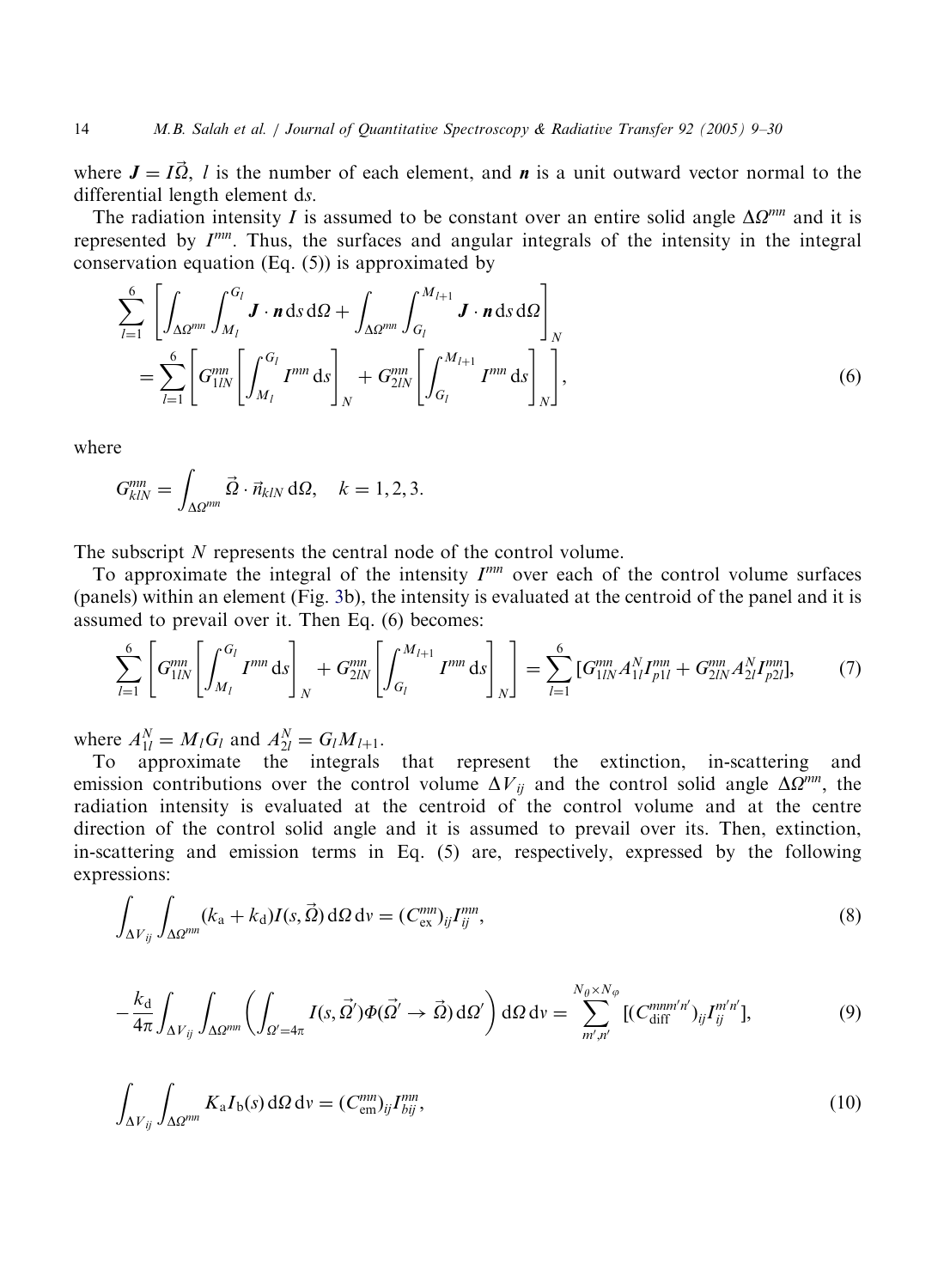where

$$
I_{bij}^{mn} = \frac{\sigma T_{ij}^4}{\pi},\tag{11}
$$

$$
(C_{\text{ex}}^{mn})_{ij} = (k_a + k_d) \Delta \Omega^{mn} \Delta V_{ij},\tag{12}
$$

$$
(C_{\text{diff}}^{mnn'n'})_{ij} = -\frac{k_{\text{d}}}{4\pi} \Delta \Omega^{mn} \Delta \Omega^{m'n'} \Delta V_{ij} \Phi^{mnm'n'},\tag{13}
$$

$$
(C_{\text{em}}^{mn})_{ij} = k_a \Delta V_{ij} \Delta \Omega^{mn},\tag{14}
$$

 $\Phi^{mnm'n'}$  is the averaged scattering phase function from the control solid angle  $\Delta \Omega^{m'n'}$  to the control solid angle  $\Delta \Omega^{mn}$ .

The SPCU interpolation scheme [\[18\]](#page-21-0) is used to express the intensities  $I_{p1l}^{mn}$  and  $I_{p2l}^{mn}$ , which appear in Eq. (7), in terms of nodal values of intensity.

For example, the value of the intensity on  $P_{1l}$  (Fig. [3](#page-4-0)b) is expressed as

$$
I_{p1l}^{mn} = f_{1l}^{mn+} I_{p2l}^{mn} + (1 - f_{1l}^{mn+}) I_{N1l}^{mn} \text{ when } G_{1lN}^{mn} > 0,
$$
\n(15)

$$
I_{p1l}^{mn} = f_{1l}^{mn} - I_{p3l}^{mn} + (1 - f_{1l}^{mn})I_{N2l}^{mn} \text{ when } G_{1l}^{mn} < 0,
$$
\n(16)

where

$$
f_{1l}^{mn+} = \text{Min}\bigg[\text{Max}\bigg(-\frac{G_{2lN}^{mn}}{G_{1lN}^{mn}}, 0\bigg), 1\bigg],\tag{17}
$$

$$
f_{1l}^{mn-} = \text{Min}\bigg[\text{Max}\bigg(-\frac{G_{3lN}^{mn}}{G_{1lN}^{mn}}, 0\bigg), 1\bigg].\tag{18}
$$

Using the following functions:

$$
W_{klN}^{mn} = \text{Max}\left(\frac{G_{klN}^{mn}}{|G_{klN}^{mn}|}, 0\right), \quad k = 1, 2, 3
$$
\n(19)

the intensities  $I_{p1l}^{mn}, I_{p2l}^{mn}$  and  $I_{p3l}^{mn}$  can be written in the following form:

$$
I_{p1l}^{mn} = W_{1lN}^{mn} [f_{1l}^{mn+} I_{p2l}^{mn} + (1 - f_{1l}^{mn+}) I_{N1l}^{mn}] + (1 - W_{1lN}^{mn}) [f_{1l}^{mn-} I_{p3l}^{mn} + (1 - f_{1l}^{mn-}) I_{N2l}^{mn}], \tag{20}
$$

$$
I_{p2l}^{mn} = W_{2lN}^{mn} [f_{2l}^{mn+} I_{p1l}^{mn} + (1 - f_{2l}^{mn+}) I_{N1l}^{mn}] + (1 - W_{2lN}^{mn}) [f_{2l}^{mn-} I_{p3l}^{mn} + (1 - f_{2l}^{mn-}) I_{N3l}^{mn}], \tag{21}
$$

$$
I_{p3l}^{mn} = W_{3lN}^{mn} [f_{3l}^{mn+} I_{p2l}^{mn} + (1 - f_{3l}^{mn+}) I_{N3l}^{mn}] + (1 - W_{3lN}^{mn}) [f_{3l}^{mn-} I_{p1l}^{mn} + (1 - f_{3l}^{mn-}) I_{N2l}^{mn}].
$$
 (22)

Eqs. (20), (21) and (22) can assembled and written as follow:

$$
I_{pl}^{mn} = [E_{lN}^{mn}]I_{Nl}^{mn}, \quad l = 1, 6,
$$
\n(23)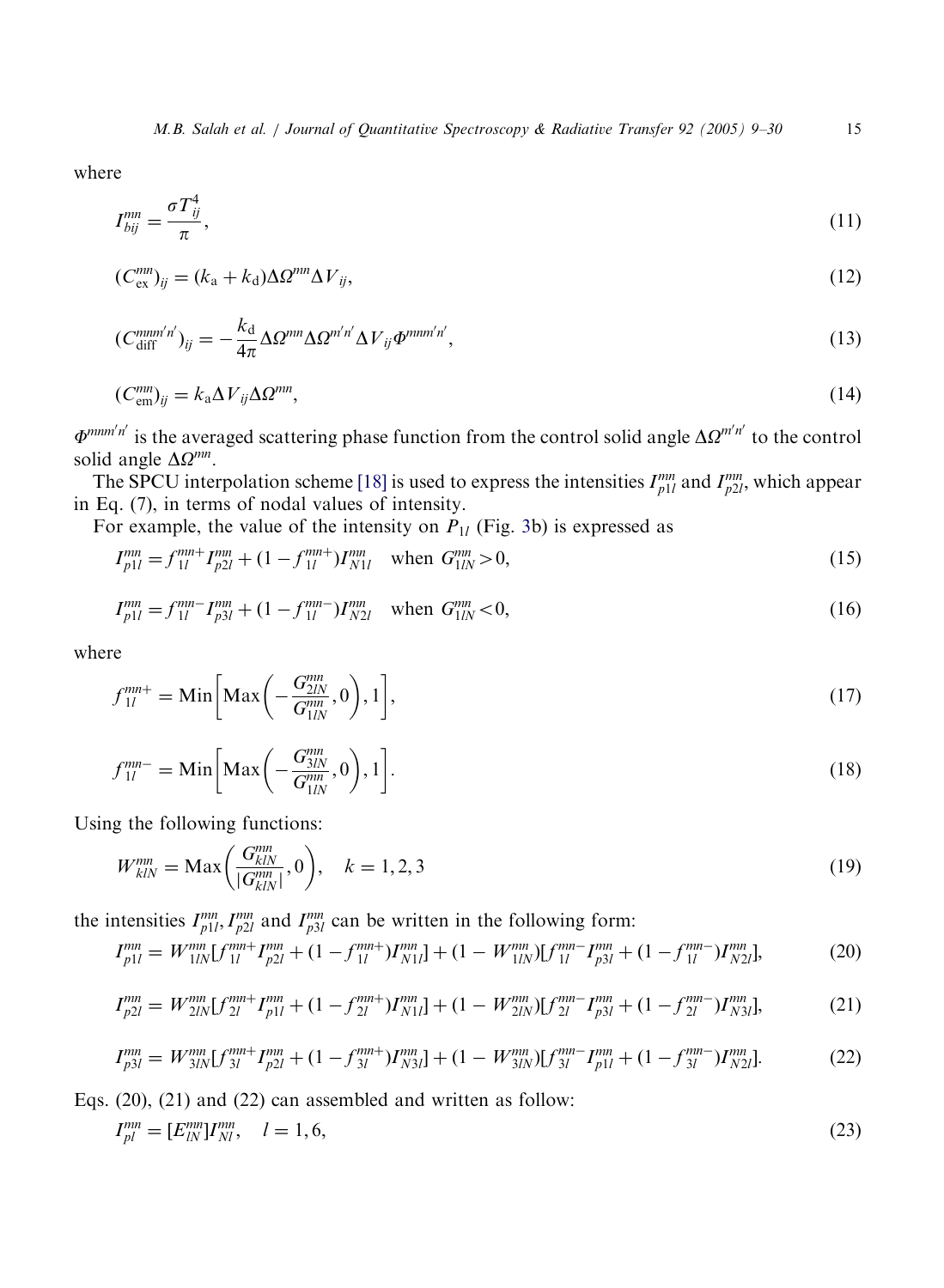where

$$
[E_{lN}^{mn}] = [C_{lN}^{mn}]^{-1} [B_{lN}^{mn}], \tag{24}
$$

$$
[C_{IN}^{mn}] = \begin{bmatrix} 1 & -W_{1IN}^{mn} f_{1l}^{mn+} & -(1 - W_{1IN}^{mn}) f_{1l}^{mn-} \\ -W_{2IN}^{mn} f_{2l}^{mn+} & 1 & -(1 - W_{2IN}^{mn}) f_{2l}^{mn-} \\ -(1 - W_{3IN}^{mn}) f_{3l}^{mn-} & -W_{3IN}^{mn} f_{3l}^{mn+} & 1 \end{bmatrix},
$$
(25)

$$
[B_{lN}^{mn}] = \begin{bmatrix} W_{1lN}^{mn}(1 - f_{1l}^{mn}) & (1 - W_{1lN}^{mn})(1 - f_{1l}^{mn}) & 0 \\ W_{2lN}^{mn}(1 - f_{2l}^{mn}) & 0 & (1 - W_{2lN}^{mn})(1 - f_{2l}^{mn}) \\ 0 & (1 - W_{3lN}^{mn})(1 - f_{3l}^{mn}) & W_{3lN}^{mn}(1 - f_{3l}^{mn}) \end{bmatrix},
$$
(26)

$$
I_{pl}^{mn} = \begin{bmatrix} I_{p1l}^{mn} \\ I_{p2l}^{mn} \\ I_{p3l}^{mn} \end{bmatrix},\tag{27}
$$

$$
I_{Nl}^{mn} = \begin{bmatrix} I_{N1l}^{mn} \\ I_{N2l}^{mn} \\ I_{N3l}^{mn} \end{bmatrix} . \tag{28}
$$

Using the expressions of  $I_{p1l}^{mn}$  and  $I_{p2l}^{mn}$  given by Eq. (23), Eq. (7) becomes:

$$
\sum_{l=1}^{6} \left[ G_{1lN}^{mn} A_{1l}^{N} I_{p1l}^{mn} + G_{2lN}^{mn} A_{2l}^{N} I_{p2l}^{mn} \right] = \sum_{l=1}^{6} \sum_{k=1}^{3} \eta_{klN}^{mn} I_{Nkl}^{mn}, \tag{29}
$$

where

$$
\eta_{klN}^{mn} = G_{1lN}^{mn} A_{1l}^N (E_{lN}^{mn})_{1k} + G_{2lN}^{mn} A_{2l}^N (E_{lN}^{mn})_{2k}.
$$
\n(30)

Replacing  $N$  by the superscript  $ij$  indicated in [Fig. 3a](#page-4-0), and using Eq. (29), the surfaces and angular integrals can be written as

$$
\sum_{l=1}^{6} \left[ \int_{\Delta \Omega^{mn}} \int_{M_{l}}^{G_{l}} \mathbf{J} \cdot \mathbf{n} \, \mathrm{d} s \, \mathrm{d} \Omega + \int_{\Delta \Omega^{mn}} \int_{G_{l}}^{M_{l+1}} \mathbf{J} \cdot \mathbf{n} \, \mathrm{d} s \, \mathrm{d} \Omega \right]_{ij} \n= \gamma_{1ij}^{mn} I_{i-1j-1}^{mn} + \gamma_{2ij}^{mn} I_{i-1j}^{mn} + \gamma_{3ij}^{mn} I_{ij}^{mn} + \gamma_{1ij}^{mn} I_{ij}^{mn} + \gamma_{3ij}^{mn} I_{ij+1}^{mn} + \gamma_{5ij}^{mn} I_{i+1j}^{mn} + \gamma_{6ij}^{mn} I_{i+1j+1}^{mn},
$$
\n(31)

where

$$
\gamma_{1ij}^{mn} = \eta_{15ij}^{mn} + \eta_{26ij}^{mn},\tag{32}
$$

$$
\gamma_{2ij}^{mn} = \eta_{34ij}^{mn} + \eta_{25ij}^{mn},\tag{33}
$$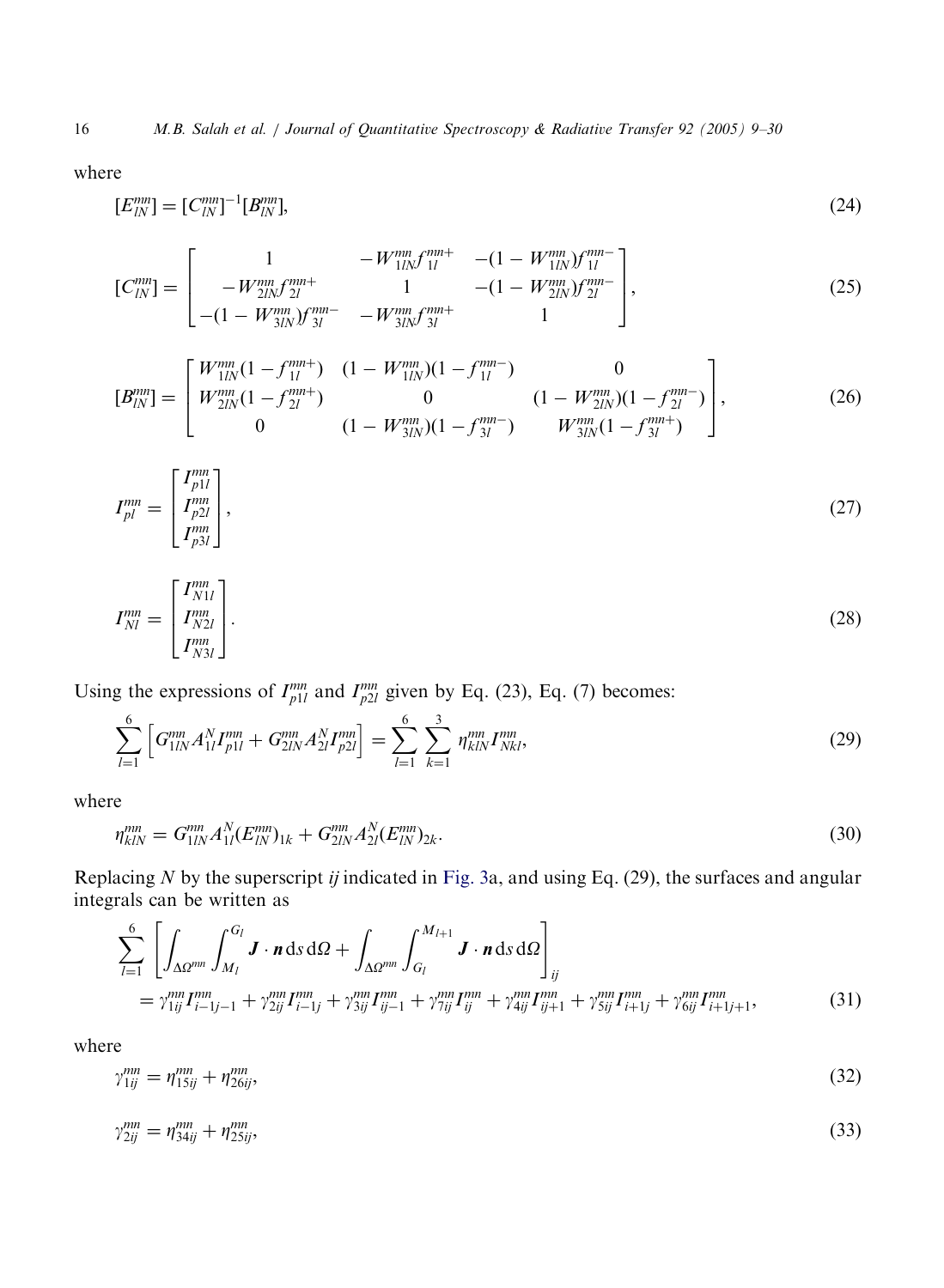M.B. Salah et al. / Journal of Quantitative Spectroscopy & Radiative Transfer 92 (2005) 9–30 17

$$
\gamma_{3ij}^{mn} = \eta_{21ij}^{mn} + \eta_{36ij}^{mn},\tag{34}
$$

$$
\gamma_{4j}^{mn} = \eta_{33ij}^{mn} + \eta_{24ij}^{mn},\tag{35}
$$

$$
\gamma_{5ij}^{mn} = \eta_{31ij}^{mn} + \eta_{22ij}^{mn},\tag{36}
$$

$$
\gamma_{6ij}^{mn} = \eta_{32ij}^{mn} + \eta_{23ij}^{mn},\tag{37}
$$

$$
\gamma_{7ij}^{mn} = \sum_{l=1}^{6} \eta_{1lij}^{mn}.
$$
\n(38)

Replacing expressions of several terms of Eq. (5) by their developed expressions given by Eqs. (8), (9), (10) and (31), the resulting algebraic equations have the following form:

$$
\gamma_{1ij}^{mn} I_{i-1j-1}^{mn} + \gamma_{2ij}^{mn} I_{i-1j}^{mn} + \gamma_{3ij}^{mn} I_{ij-1}^{mn} + \alpha_{ij}^{mnmn} I_{ij}^{mn} + \gamma_{4ij}^{mn} I_{ij+1}^{mn} + \gamma_{5ij}^{mn} I_{i+1j}^{mn} + \gamma_{6ij}^{mn} I_{i+1j+1}^{mn} = S_{ij}^{mn},
$$
(39)

where

$$
S_{ij}^{mn} = \beta_{ij}^{mn} - \sum_{(m',n') \neq (m,n)} (\alpha_{ij}^{mnm'n'} I_{ij}^{m'n'}), \qquad (40)
$$

$$
\alpha_{ij}^{mm'n'} = \begin{cases}\n\left(\gamma_{7ij}^{mn} - \left(C_{\text{ex}}^{mn}\right)_{ij} - \left(C_{\text{diff}}^{mmm}\right)_{ij}\right) & \text{if } (m', n') = (m, n), \\
-\left(C_{\text{diff}}^{mm'n'}\right)_{ij} & \text{if } (m', n') \neq (m, n),\n\end{cases}
$$
\n(41)

$$
\beta_{ij}^{mn} = \left(C_{em}^{mn}\right)_{ij} I_{bij}^{mn}.\tag{42}
$$

The integration of the RTE (Eq. (1)) over a boundary control volume  $V_{ij}$  (Fig. [3](#page-4-0)a) and a control solid angle  $\Omega^{mn}$  is calculated using the same strategy adopted for an interior control volume and with taking into account the boundaries wall contribution given by Eq. (2). The obtained discretized equation for the boundaries nodes are expressed easily on the same form as Eq. (39). The source term and the coefficients  $\alpha_{ij}^{mm'm'}$  depend on wall properties.

It is clear that in the discretized RTE obtained by CVFEM (Eq. (39)), six nodes are used for each calculation point instead of four nodes when FVM is used, therefore, the accuracy of the numerical resolution process is improved.

## 3.2. Resolution method

Due to the non-linearity (dependence of the source termon the intensities) of the discretized RTE obtained by the different numerical methods of discretization (DOM, FVM, CVFEM), several iterative techniques in which coefficients are computed using the latest available values of the intensities, are employed to solve the algebraic systems.

Using the FV Method, Chai et al. [\[14\]](#page-20-0) have studied some radiative heat transfer problems. In their work, the authors have used the step and exponential interpolation schemes and they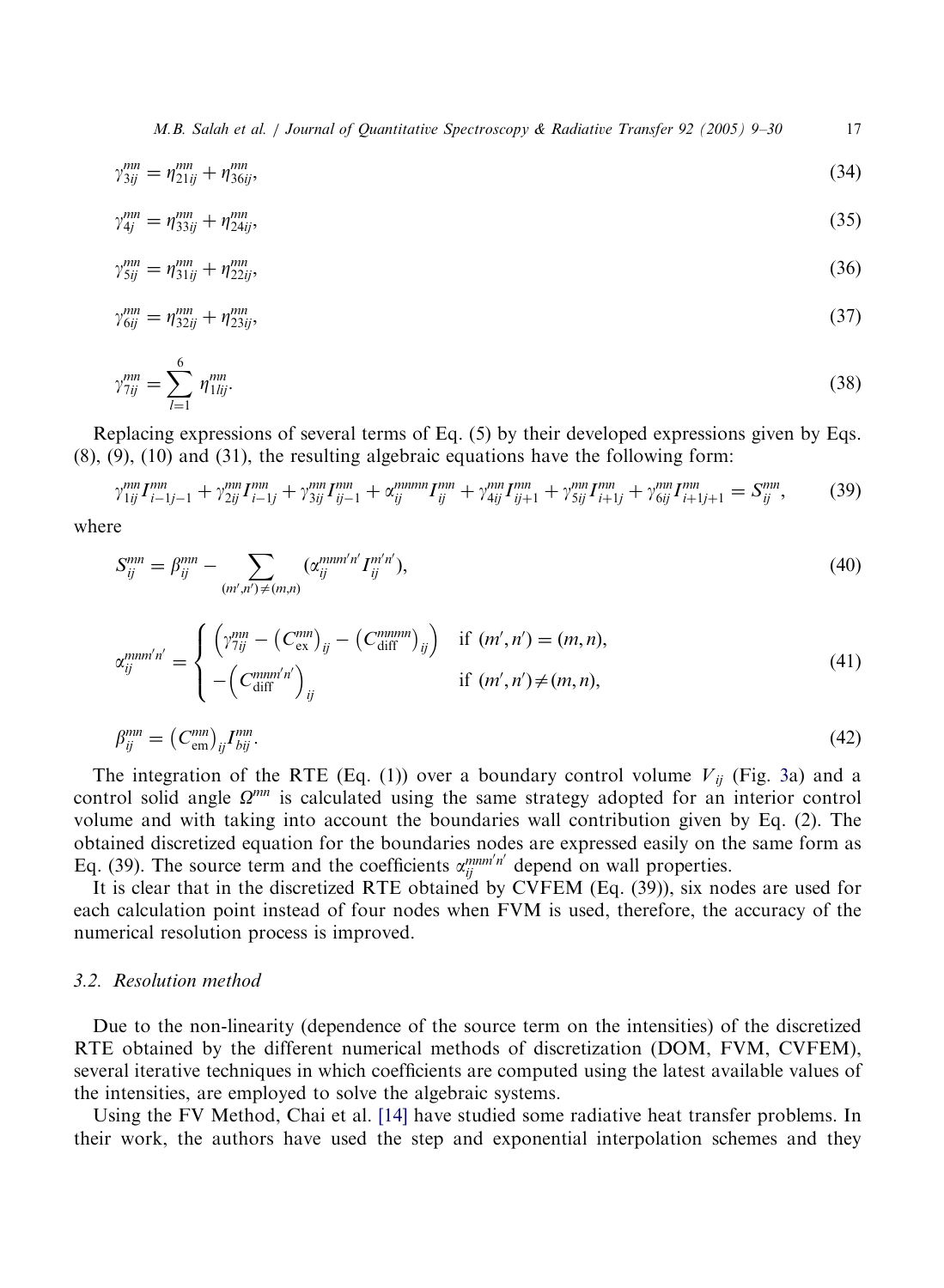obtained, in the case of two-dimensional problem, the following discretized RTE :

$$
I_p^{\ell} = \alpha_W^{\ell} I_W^{\ell} + \alpha_S^{\ell} I_S^{\ell} + S_P^{\ell},\tag{43}
$$

where  $S_P^{\ell}$  represents the source term which depends on the intensities.

Eq. (43) is established for  $Dc_x^{\ell} > 0$  and  $Dc_y^{\ell} > 0$ . The same form is obtained for the other directions.

In the solution of Eq. (43), with appropriate boundaries conditions, zero intensity or a suitable intensity filed is used as an initial guess. The solution process is initiated with the  $Dc_x^{\ell} > 0$  and  $Dc_y^{\ell} > 0$  conditions by a marching process. This process is repeated for all other directions, and a solution is deemed converged when it satisfied a specific constraint.

Baek and Kim [\[16\],](#page-20-0) and Moder et al. [\[15\]](#page-20-0) have employed the FV Method and step interpolation scheme to analysis the radiative heat transfer in cylindrical problems. The obtained discretized RTE in their works has the following form:

$$
I_p^{\ell} = \alpha_W^{\ell} I_W^{\ell} + \alpha_S^{\ell} I_S^{\ell} + \alpha_E^{\ell} I_E^{\ell} + \alpha_N^{\ell} I_N^{\ell} + \alpha_B^{\ell} I_B^{\ell} + \alpha_T^{\ell} I_T^{\ell} + S_P^{\ell},\tag{44}
$$

where the source term depends on the intensities in the other directions  $\ell'(\ell' \neq \ell)$ .

This discretized equation has been solved using the same technique employed by Chai et al. [\[14\].](#page-20-0) It is important to note that the use of this technique which begins from boundaries conditions,

is justified only when the outgoing intensities at the boundaries are independent of the incoming radiations (the boundaries surfaces of the physical domain are black). Hence, when the boundaries surfaces are not black problem of oscillation and/or divergence can be confronted.

In their study concerning the development of an unstructured radiation model, Liu et al. [\[17\],](#page-21-0) have used the FVM and step scheme to discretize the RTE. They obtained M systems of non symmetric algebraic equations (M represents number of directions). Each system represents the spatial discretization in one discrete direction and is solved independently. Due to the dependence of the source termand boundaries conditions on the intensities, global iteration is used. As the first step of solution procedure, an initial solution is assumed and used to calculate the source term. Then a system of spatially discretized equations is solved for each direction.

Rousse [\[13\]](#page-20-0) has applied CVFEM as a new technique to discretize the RTE. He obtained a discretized equation that has the same form as the equation obtained in the present work (Eq. (39)). The TDMA technique is used by the author to solve the algebraic system.

For all the previous studies, authors reclaim problems of convergence, oscillation and CPU time when there are reflecting boundaries surfaces and/or in-scattering. These problems can be attributed to the interpolation schemes, the resolution techniques, and essentially to the formulation of the discretized RTE and in particularly when the in-scattering contribution term is considered in the source term.

To avoid these problems we propose a new formulation of the CVFEM discretized RTE in which the source term depends only on temperature. The algebraic system is expressed as follow:

$$
\gamma_{1ij}^{mn} I_{i-1j-1}^{mn} + \gamma_{2ij}^{mn} I_{i-1j}^{mn} + \gamma_{3ij}^{mn} I_{ij-1}^{mn}
$$
\n
$$
+ \sum_{(m',n')=(1,1)}^{(N_{\theta},N_{\phi})} (\alpha_{ij}^{mnm'n'} I_{ij}^{m'n'}) + \gamma_{4ij}^{mn} I_{ij+1}^{mn} + \gamma_{5ij}^{mn} I_{i+1j}^{mn} + \gamma_{6ij}^{mn} I_{i+1j+1}^{mn} = S_{ij}^{mn},
$$
\n(45)

where the source term,  $S_{ij}^{mn}$ , is defined as  $S_{ij}^{mn} = \beta_{ij}^{mn}$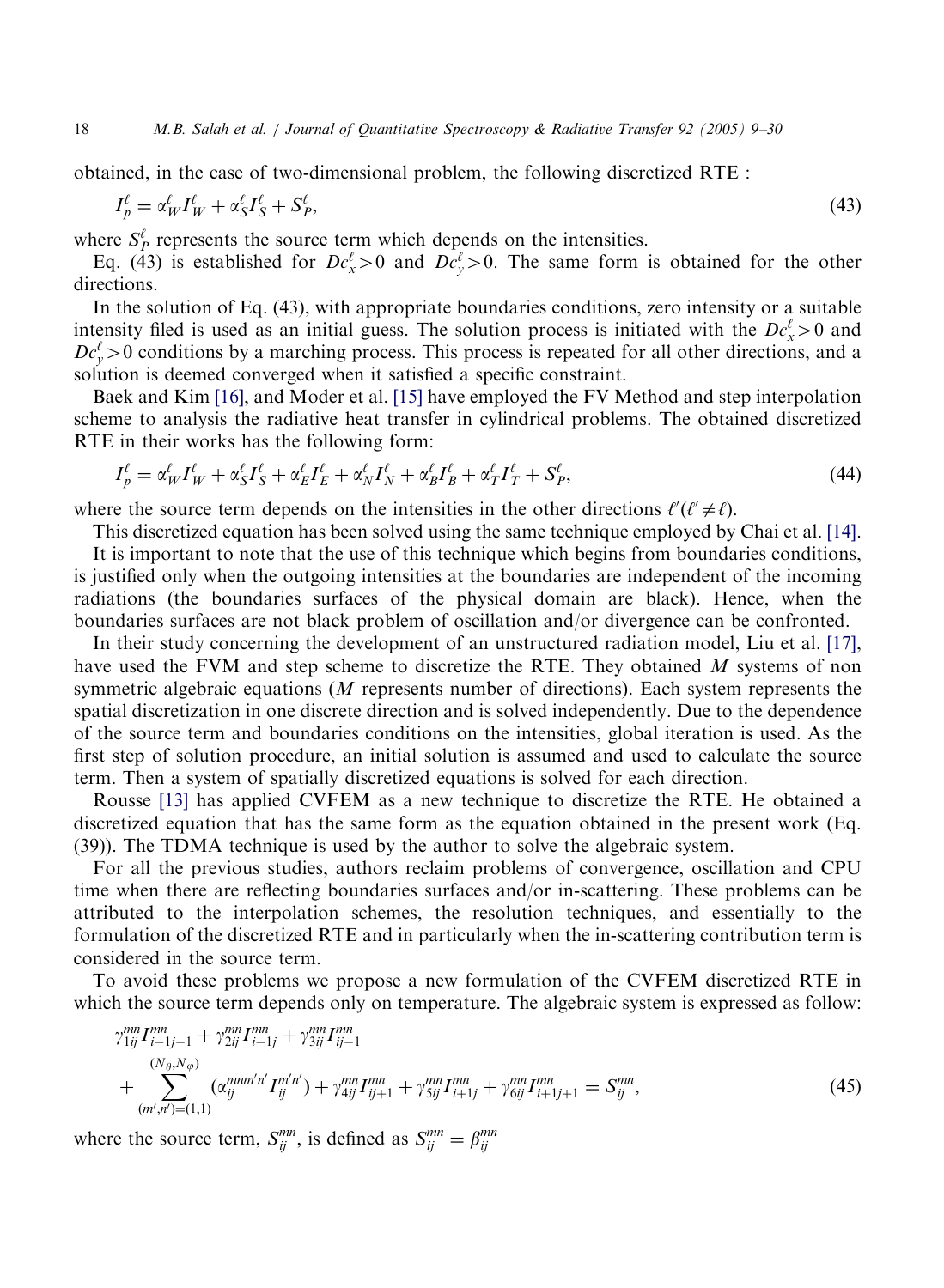It is very important to note that the terms  $\gamma_{kij}^{mn}$ ,  $\alpha_{ij}^{mmn'n'}$  and  $\beta_{ij}^{mn}$  depend only on physical properties, geometrical coefficients and temperature. Also, we note that Eq. (45) contains seven spatial unknown intensities in direction  $(m, n)$  and  $(N_{\theta}N_{\varphi} - 1)$  unknown intensities in the other directions  $(m', n')$ . Consequently, the direction dependence between intensities is respected.

The proposed formulation permits us to solve the algebraic system by a direct method or an iterative method in which all the intensities  $(I_{ij}^{mn})$  are calculated simultaneously after each iteration and the convergence is guaranteed. These methods requires the establishment of a matrix system.

#### 3.3. Matrix formulation

In order to formulate the matrix system of the discretized equations, the radiation intensity  $I_{ij}^{mn}$ on point N defined by  $(i, j)$  and in direction of propagation  $(m, n)$  will be represented by  $I(l)$  where l is expressed in terms of  $i, j, m$  and n as follow:

$$
l = (i - 1)N_y N_\theta N_\phi + (j - 1)N_\theta N_\phi + (m - 1)N_\theta + n.
$$
\n(46)

Using this definition of the intensity vector  $I$ , the algebraic equations (47) can be written in the following matrix form:

$$
AI = b,\tag{47}
$$

where A is a square matrix having  $(N_x \times N_y \times N_\theta \times N_\phi)^2$  coefficients which are given by

$$
A_{lk} = \begin{cases} \alpha_{ij}^{m m' n'} & \text{if } k = k_{\alpha}, \\ \gamma_{1ij}^{m m} & \text{if } k = k_{\gamma 1}, \\ \gamma_{2ij}^{m m} & \text{if } k = k_{\gamma 2}, \\ \gamma_{3ij}^{m m} & \text{if } k = k_{\gamma 3}, \\ \gamma_{4ij}^{m m} & \text{if } k = k_{\gamma 4}, \\ \gamma_{5ij}^{m m} & \text{if } k = k_{\gamma 5}, \\ \gamma_{6ij}^{m m} & \text{if } k = k_{\gamma 6}, \\ 0 & \text{if not,} \end{cases}
$$
(48)

where

$$
k_{\alpha} = (i - 1)N_{y}N_{\theta}N_{\phi} + (j - 1)N_{\theta}N_{\phi} + (m' - 1)N_{\theta} + n',
$$
  
\n
$$
k_{\gamma 1} = (i - 2)N_{y}N_{\theta}N_{\phi} + (j - 2)N_{\theta}N_{\phi} + (m - 1)N_{\theta} + n,
$$
  
\n
$$
k_{\gamma 2} = (i - 2)N_{y}N_{\theta}N_{\phi} + (j - 1)N_{\theta}N_{\phi} + (m - 1)N_{\theta} + n,
$$
  
\n
$$
k_{\gamma 3} = (i - 1)N_{y}N_{\theta}N_{\phi} + (j - 2)N_{\theta}N_{\phi} + (m - 1)N_{\theta} + n,
$$
  
\n
$$
k_{\gamma 4} = (i - 1)N_{y}N_{\theta}N_{\phi} + jN_{\theta}N_{\phi} + (m - 1)N_{\theta} + n,
$$
  
\n
$$
k_{\gamma 5} = iN_{y}N_{\theta}N_{\phi} + (j - 1)N_{\theta}N_{\phi} + (m - 1)N_{\theta} + n,
$$
  
\n
$$
k_{\gamma 6} = iN_{y}N_{\theta}N_{\phi} + jN_{\theta}N_{\phi} + (m - 1)N_{\theta} + n
$$
  
\n(49)

and  $l = 1 \dots N_x N_v N_\theta N_\omega$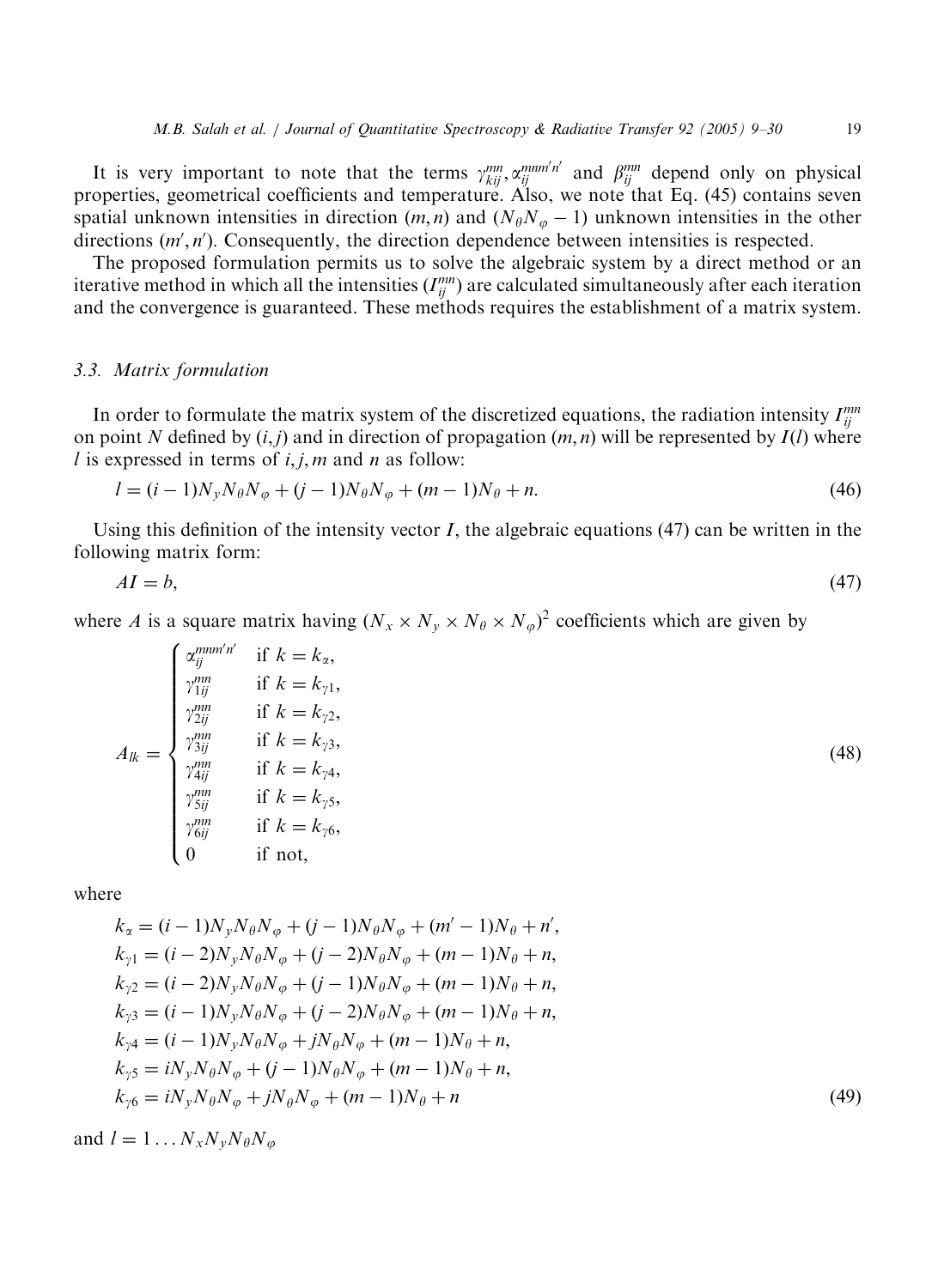The term b which appears in Eq.  $(47)$  represents the vector that contains the medium and the boundaries emission contributions. The coefficients of this vector are given by

$$
b(l) = \beta_{ij}^{mn}.\tag{50}
$$

The relation between l and  $(i, j, m, n)$  is given by Eq. (46).

This matrix formulation of the discretized RTE permits the use of many iterative method employed in CFD such as Conjugate Gradient methods, Lanczos method, Jaccobi method.

In the present work, the obtained matrix system is solved using the conditioned conjugate gradient squared method (CCGS).

On the other hand, the necessary volume of the memory to stock matrix coefficients represents one of the problem especially when the matrix dimension is very large. (For example: in this work the matrix dimensions are equal to  $172,800 \times 172,800$ .) So a computational technique is necessary to avoid the storage of zero-coefficients. For this reason, the YSMP storage technique is used.

## 4. Results and discussion

# 4.1. Validation

In order to assess the validity of the proposed methodology and the associated computer program, several test problems are considered. In these test problems, the wall bounding the physical domain is assumed grey and emits and reflects diffusely radiation.

#### 4.1.1. Grey scattering media

In the enclosure depicted in [Fig. 1](#page-2-0) surface 1 is maintained at a constant temperature,  $T_1$ , and all other surfaces are assumed to be at a constant zero temperature,  $T_2 = T_3 = T_4 = 0$ . The medium is assumed to scatter radiation isotropically and does not absorb radiant energy  $(k_a = 0)$ .

The effects of wall emissivities and optical thickness on the dimensionless radiant heat flux,  $Q_r(Q_r = q_r/\sigma T_1^4)$ , at the lower surface (wall 1) are presented in [Figs. 4](#page-12-0) and [5](#page-12-0). The radiant heat flux distribution is symmetric with respect to a vertical centreline, thus results are presented only for  $0 \le x \le 0.5$ . It is seen that our results agree satisfactorily with those mentioned in literature [\[19\]](#page-21-0).

As the emissivity decreases, the intensity leaving a boundary becomes increasingly dependent on the incident intensity on this boundary: as a result, the radiant heat flux at the hot wall becomes increasingly uniform and small with decreasing  $\varepsilon$ .

## 4.1.2. Grey absorbing and non-scattering media

In this test case the proposed algorithm is applied to rectangular enclosure filled with an absorbing medium at constant temperature  $T<sub>m</sub>$ . The walls temperature is set equal to zero  $(T<sub>1</sub> =$  $T_2 = T_3 = T_4 = 0.$ 

[Fig. 6](#page-13-0) illustrates the effect of the medium optical thickness,  $\tau$ , on the dimensionless radiant heat flux and shows that the present solutions are in good agreement with the proposed reference solutions. As  $\tau$  increases, the intensity at any particular point becomes increasingly dependent of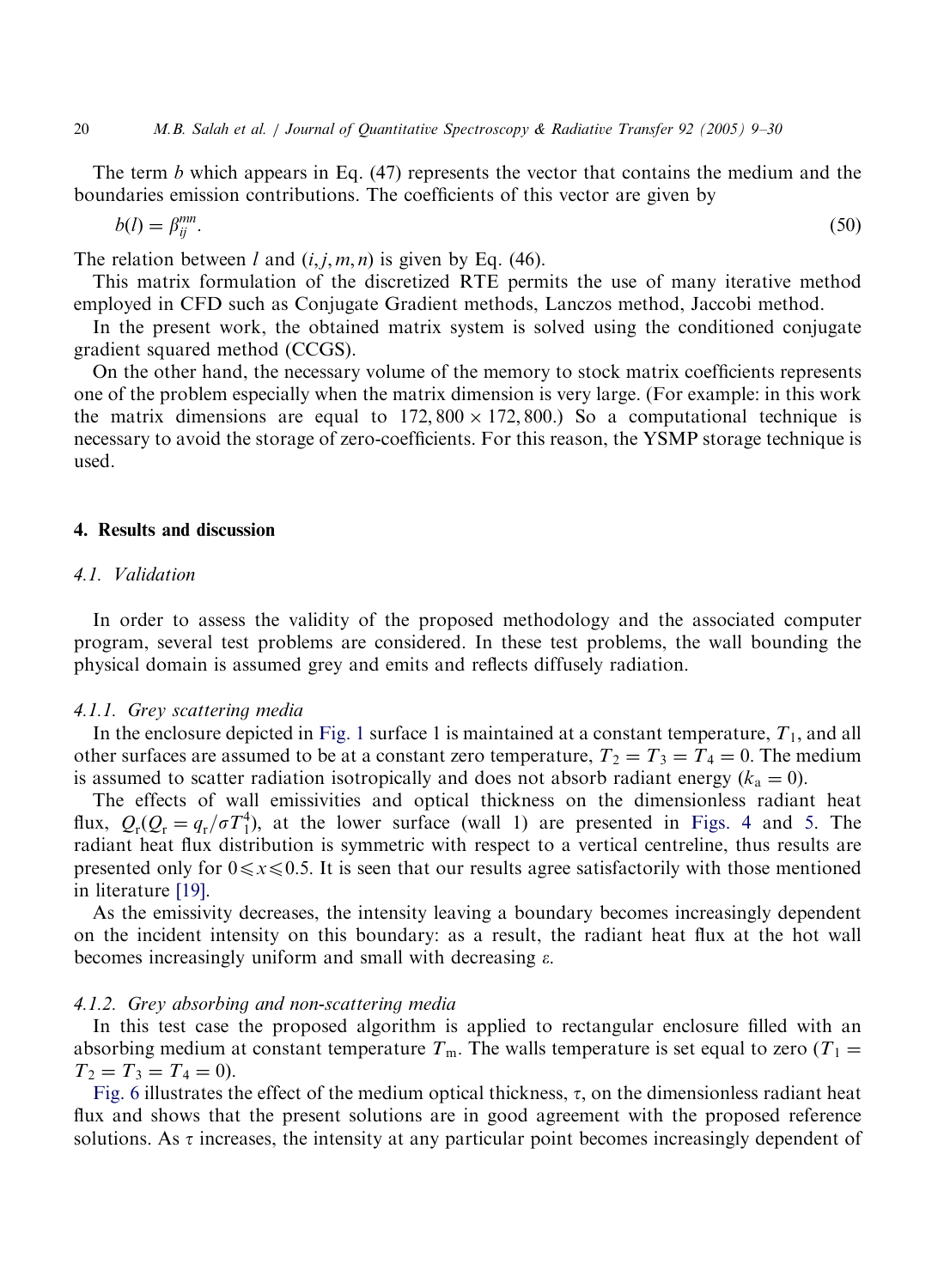<span id="page-12-0"></span>

Fig. 4. Effects of wall emissivities on the dimensionless radiant heat flux in the case of Grey scattering media  $(L_x/L_y=$  $1, \tau = 1$ ).



Fig. 5. Effects of optical thickness on the dimensionless radiant heat flux in the case of Grey scattering media  $(L_x/L_y=$  $1, \varepsilon = 1$ ).

its immediate surrounding. For a boundary point,  $N$ , the incoming intensity is then related to the intensity of a point in the medium very near  $N$ . As the boundary temperature is zero (zero out going radiant heat flux) and the medium temperature is  $T_m$ , for  $\tau = 10, Q_r$ , is approximately unity.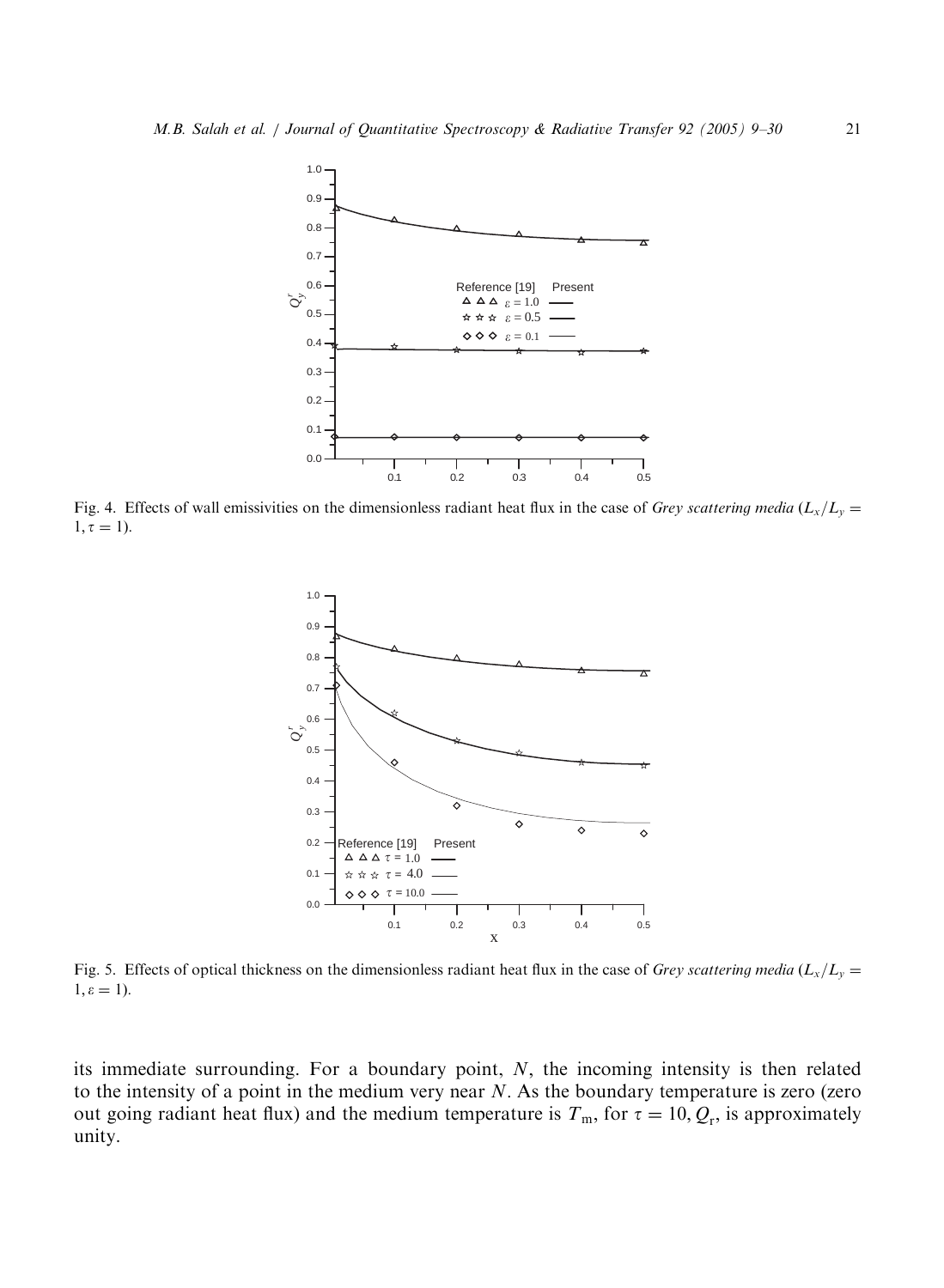<span id="page-13-0"></span>

Fig. 6. Effects of optical thickness on the dimensionless radiat heat flux in the case of Grey absorbing media  $(L_x/L_y=$  $1, \varepsilon = 1$ .

## 4.2. Effects of radiative parameters on spatial distribution of radiant heat flux

In order to understand more the radiative heat transfer in participant medium, the spatial distribution of the radiant heat flux is presented for different cases.

[Fig. 7](#page-14-0) indicates that, when the enclosure is filled by an absorbing medium maintained at a constant temperature,  $T_m$ , and with cold walls  $(T_w < T_m)$ , radiant heat flux in y-direction depends strongly on the optical thickness. On the one hand, it is noted that near the walls the flux becomes evidently much higher as  $\tau$  increases. This result can be explained by the fact that when absorbing coefficient is large the medium emits more radiative energy. On the other hand, it is interesting to note that there is a critical value  $\tau_c$  of the optical thickness  $\tau$ . When  $\tau < \tau_c$  (Fig. [7](#page-14-0)), the radiant heat flux in all over the media except near the wall increases with  $\tau$  and it decreases with the increasing of  $\tau$  in the other range values ( $\tau > \tau_c$ ). The existence of this critical value can be explained by the presence of the two antagonistic media emission and absorption radiative phenomena.

It is noticed that when the wall emissivity decreases, the y-direction radiant flux in all the media decreases (Fig. [8\)](#page-15-0).

For all the considered values of the optical thickness and wall emissivities, the radiant heat flux at  $y = 0.5$  is equal to zero because of the problem symmetry.

The spatial evolution of the radiant heat flux within a purely scattering medium and for different values of optical thickness and walls emissivities are presented, respectively, in [Figs. 9](#page-16-0) and [10](#page-17-0). Surface 1 (Fig. [1\)](#page-2-0) is maintained at a constant temperature,  $T_1$ , and all other surfaces are assumed to be at a constant zero temperature,  $T_2 = T_3 = T_4 = 0$ . The obtained profiles show that the radiant heat flux leaving the hot wall and within the media decreases with  $\tau$ . This effect is related to the amount of radiative energy scattered by the medium to the heated wall. In addition,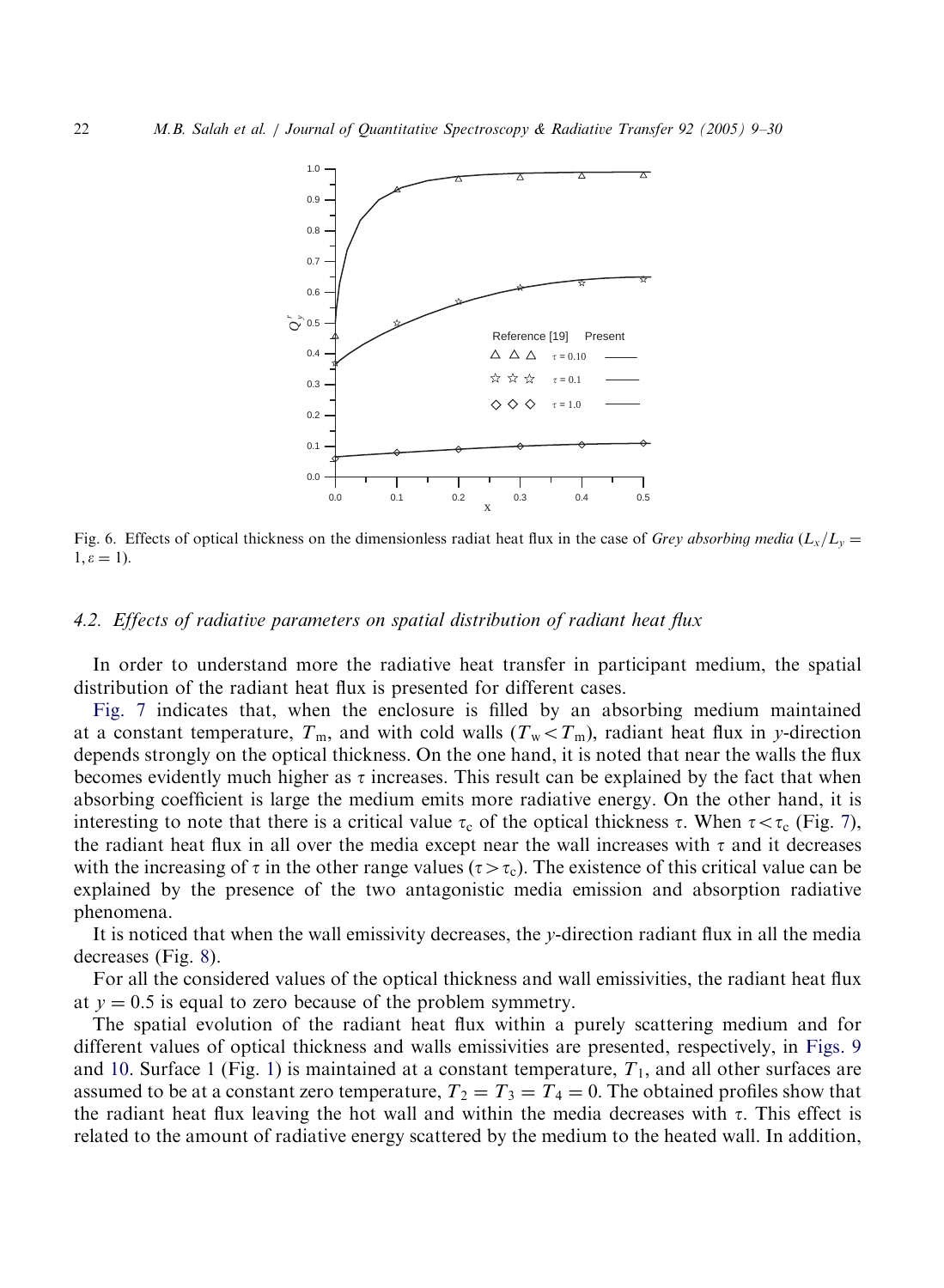<span id="page-14-0"></span>

Fig. 7. Spatial evolution of y-direction radiant heat flux within the cavity for different values of optical thickness (Grey absorbing media and black wall).

we note that the amplitude of this flux in all the media is increasingly dependent on the emissivities of the enclosure's contours (Fig. [10](#page-17-0)).

The radiative energy propagation within a participating medium can be easily analysed from the vectorial distribution of total radiant heat flux. For this reason we presented the flux vector for different physical problems (Fig. [11\)](#page-18-0).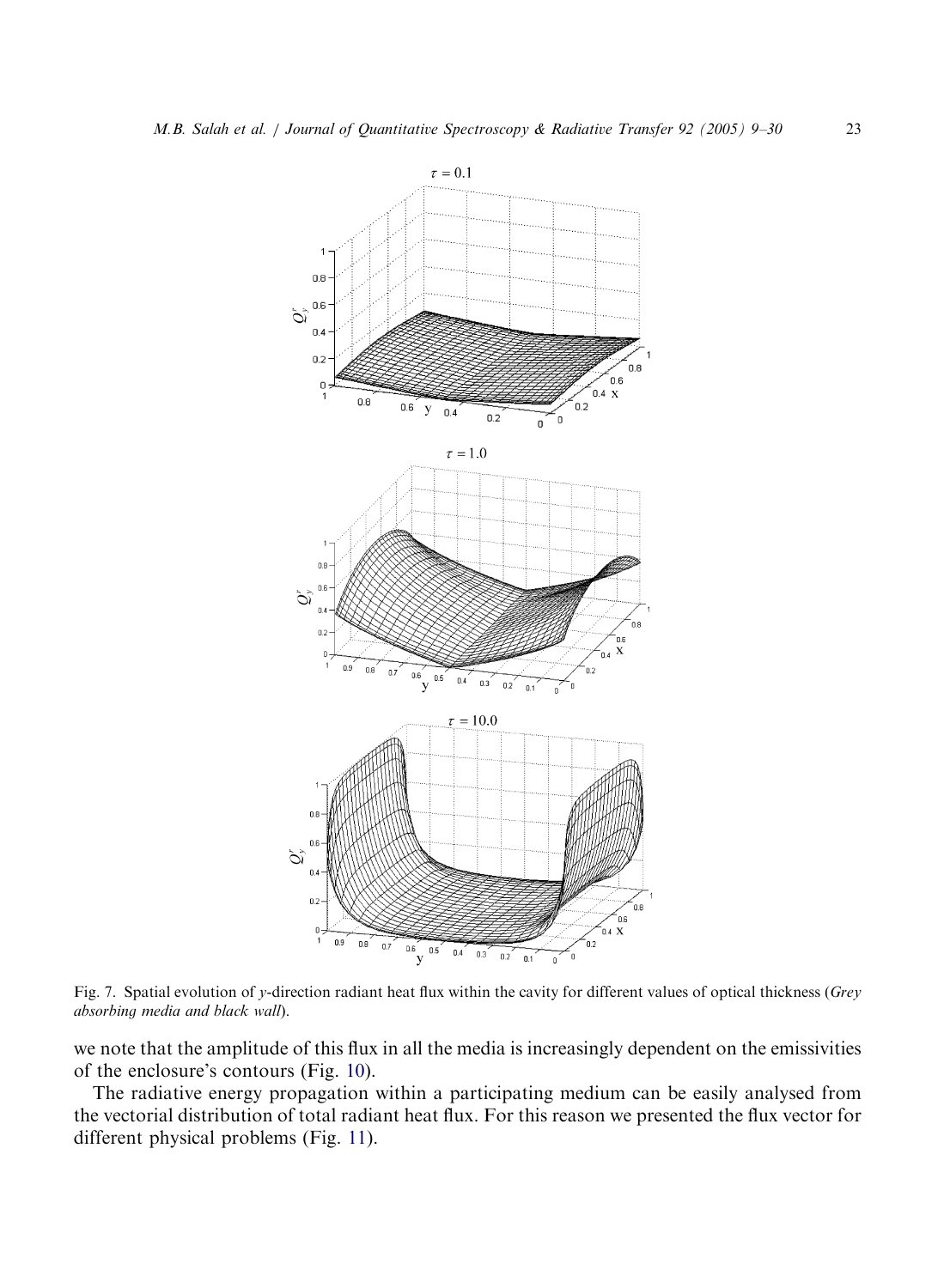<span id="page-15-0"></span>

Fig. 8. Spatial evolution of y-direction radiant heat flux within the cavity for different values of wall emissivities (Grey absorbing media).

# 4.3. Comparison between TDMA and CCGS resolution methods

[Table 1](#page-19-0) lists the required CPU time and number of iterations needed by the TDMA and CCGS solvers to obtain a convergent solution for the case of an absorbing and emitting media problem and purely scattering media problem.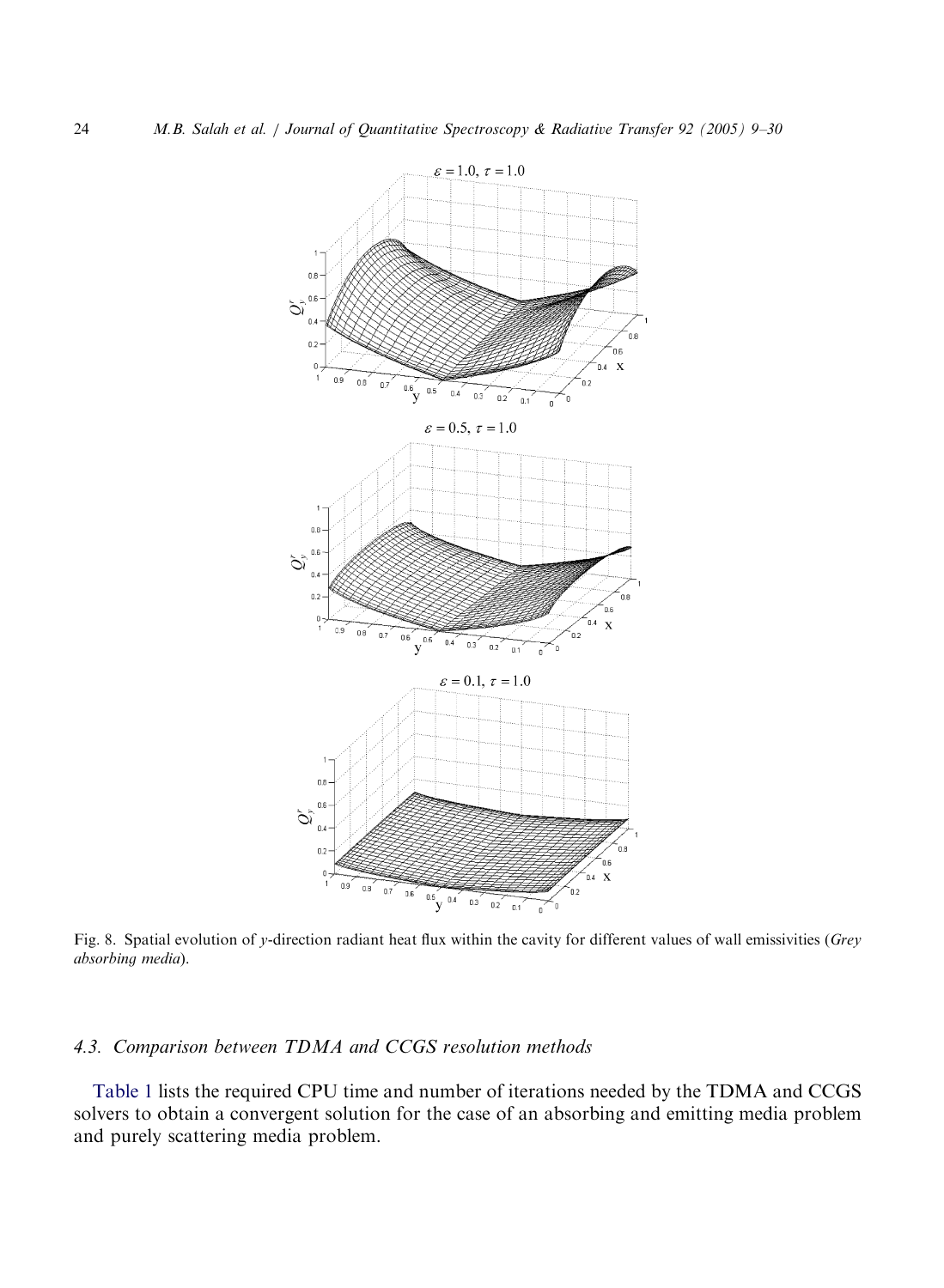<span id="page-16-0"></span>

Fig. 9. Spatial evolution of y-direction radiant heat flux within the cavity for different values of optical thickness (Grey scattering media and black wall).

It is noted that, for the first problem, the number of iterations for these two solvers are essentially the same, however, the CCGS method requires about 2.4% of the TDMA needed CPU time.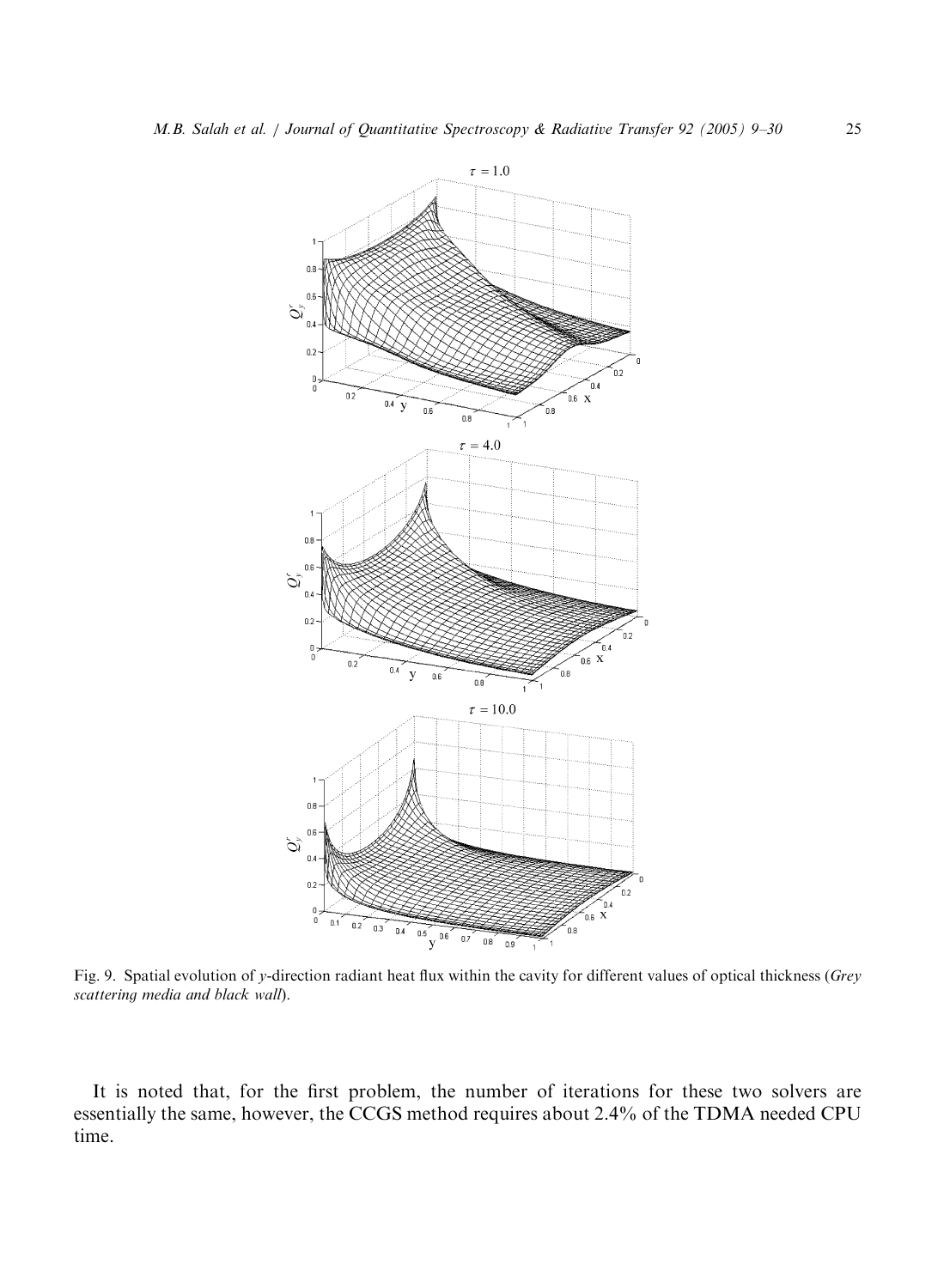<span id="page-17-0"></span>

Fig. 10. Spatial evolution of y-direction radiant heat flux within the cavity for different values of wall emissivities (Grey scattering media).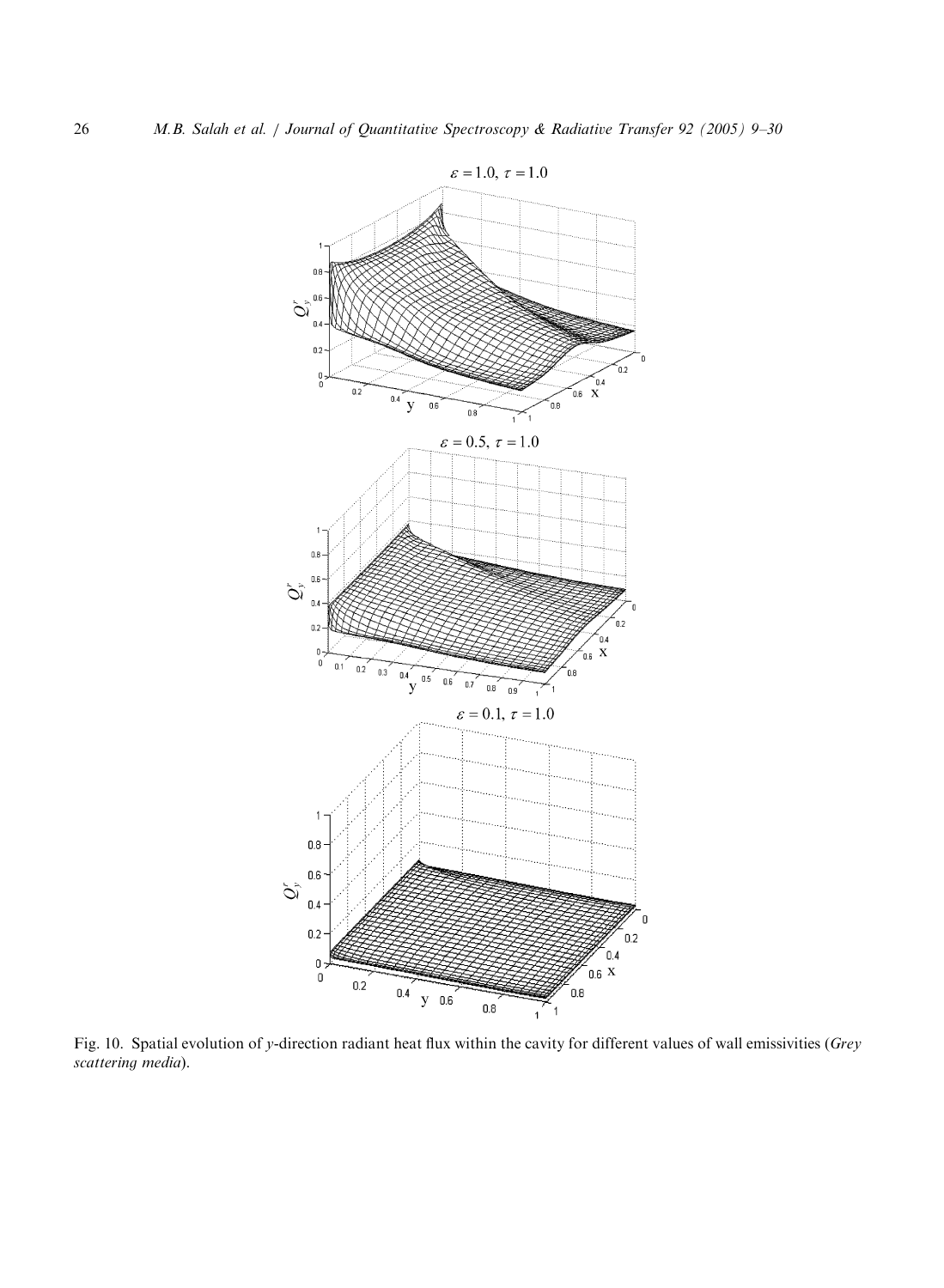<span id="page-18-0"></span>When the in-scattering contribution is considered in the source term a non-linear algebraic systemis obtained. This non-linearity leads to a large changes in the predicted solutions between successive iterations especially for high optical thickness. Also, this changes is even important when TDM algorithm, in which source term is computed using the latest available values of intensities, is used. For this reason, the number of iterations needed by TDMA solver increases with  $\tau$  as indicated in [Table 1](#page-19-0).

However, it is noticed that, in spite of the important effect of the in-scattering when  $\tau$  is large, there is no significant variation of iterations and CPU time when the CCGS solver and the new formulation, proposed in this paper, are used. In particularly, it can be seen that, for the purely scattering problem, the processing time ratio of the TDM and CCGS algorithms changes from 3 to 38 for  $\tau = 1 - 10$ , respectively.



Fig. 11. Vectorial distribution of total radiant heat flux within the rectangular cavity.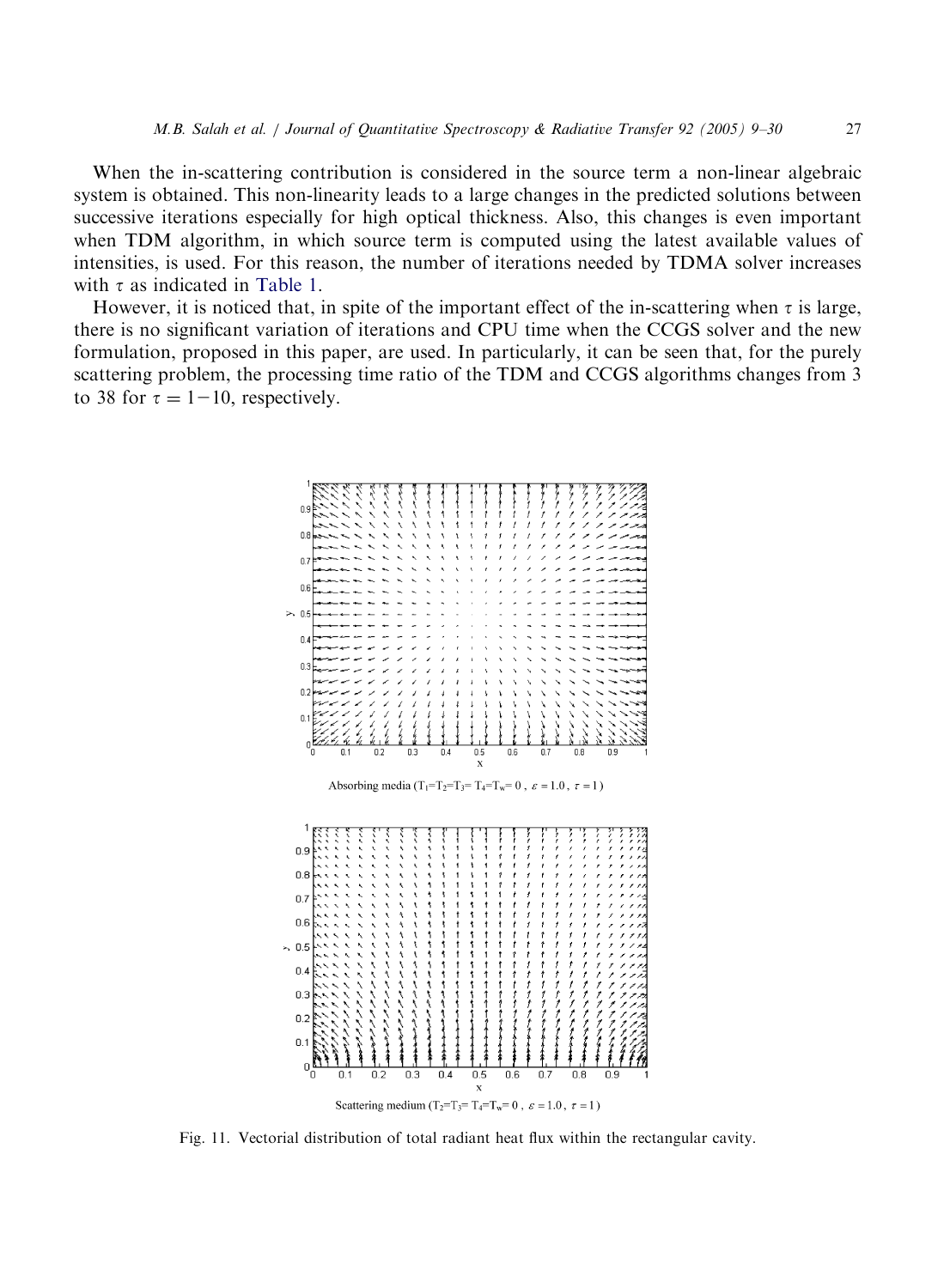<span id="page-19-0"></span>

Absorbing and Scattering medium (T<sub>1</sub> =<br>T<sub>2</sub>=T<sub>3</sub>= T<sub>4</sub>=T<sub>w</sub>, T<sub>m</sub><T<sub>w</sub>,  $\varepsilon = 0.8$ ,  $\tau = 1$ )



Absorbing and Scattering medium (T<sub>1</sub>=T<sub>3</sub> , T<sub>m</sub><T<sub>1</sub> , T<sub>4</sub>=T<sub>2</sub> =0 ,  $\varepsilon$  = 0.8 ,  $\tau$  = 1 )

Fig. 11. (Continued)

Table 1 CPU time and iterations

|                       | Optical thickness $\tau$ | <b>TDMA</b>      |            | <b>CCGS</b>      |            |
|-----------------------|--------------------------|------------------|------------|------------------|------------|
|                       |                          | $CPU$ time $(s)$ | Iterations | $CPU$ time $(s)$ | Iterations |
| Grey absorbing and    |                          | 15.0             | 27         | 0.41             | 32         |
| non-scattering media  |                          | 16.2             | 30         | 0.40             | 29         |
| with black wall       | 10                       | 16.3             | 30         | 0.39             | 27         |
| Grey scattering media |                          | 14.0             | 27         | 5.50             | 68         |
| with black wall       |                          | 70.0             | 130        | 5.40             | 66         |
|                       | 10                       | 189.0            | 358        | 5.20             | 64         |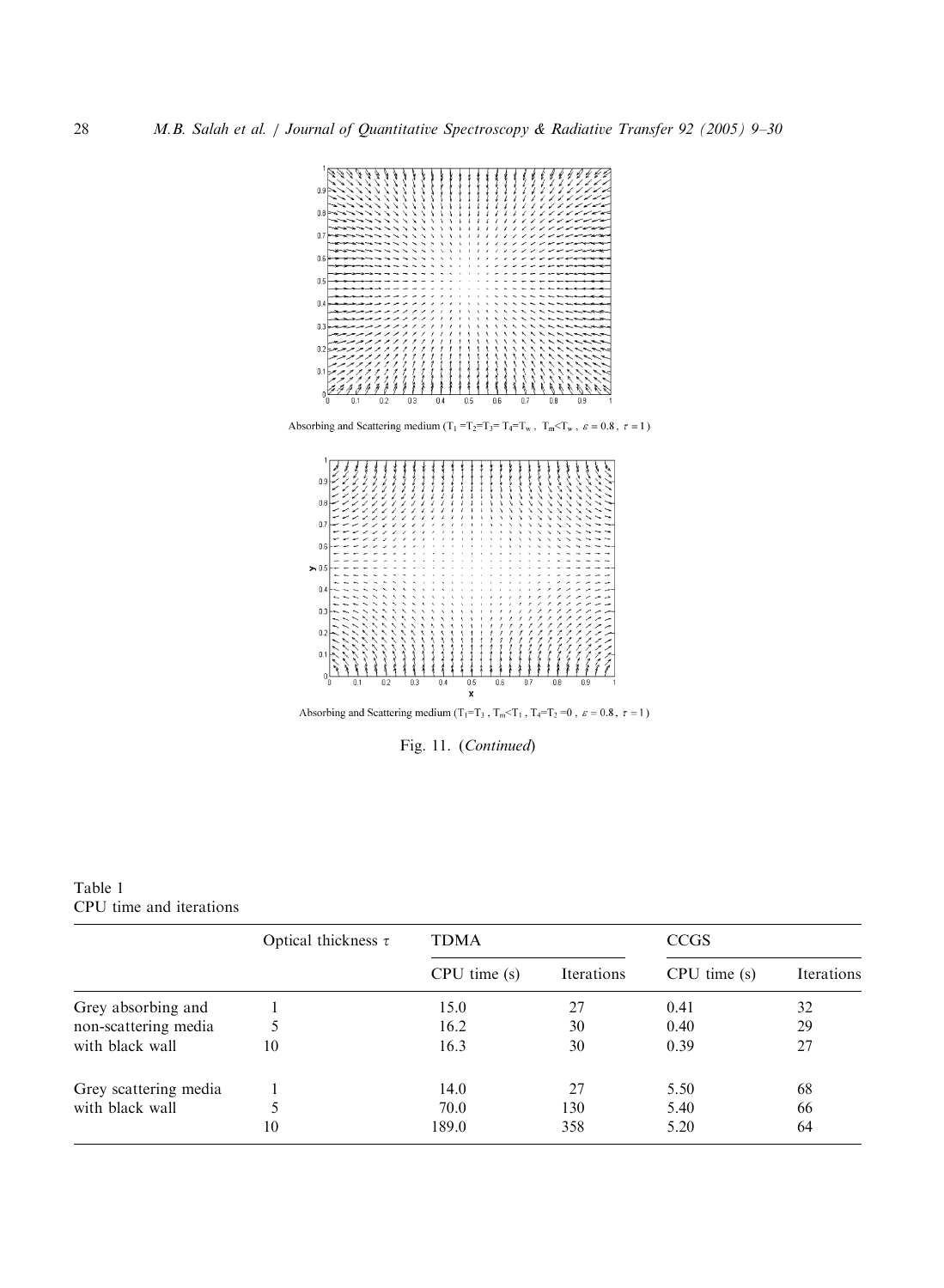## <span id="page-20-0"></span>5. Conclusion

A new methodology for the numerical treatment of radiative heat transfer in emitting, absorbing and scattering media is presented. This methodology is based on the discretization of the Radiative Transfer Equation by CVFEM, and conditioned conjugate gradient squared method (CCGS) for solving the obtained discretized equations.

The validity of the present solutions has been tested by comparison with available works [\[19\].](#page-21-0) A good agreement is obtained. In addition, the proposed formulation makes it possible to solve the discretized RTE by direct method, and proves to be very accurate and of good flexibility and its implementation in the other numerical procedures used for the resolution of fluid dynamics and convection–conduction problems is conceptually easy.

The numerical simulation of radiative heat transfer for different cases using the proposed algorithm has shown that the developed computer program needs an accurate CPU time and is exempt of any numerical oscillations.

## References

- [1] Hottel HC, Cohen ES. Radiant heat exchanges in gas-filled enclosure: allowance for non-uniformity of gas temperature. AIChE J 1958;4:3–14.
- [2] Hottel HC, SarofimAF. Radiative transfer. New-York: McGraw-Hill; 1967.
- [3] Howell JR. Application of Monte-Carlo methods to heat transfer problems. Adv Heat Transfer 1969;5.
- [4] Haji-Sheikh A. Monte-Carlo methods. In: Minkowycz WJ, Sparrow EM, Schneider GE, Pletcher RH editors. Handbook of numerical heat transfer. NewYork: Wiley; 1988. p. 421–61 [chapter 16].
- [5] Halton JH. A retrospective and prospective review of the Monte-Carlo method. SIAM Rev 1990;12(1):1–63.
- [6] Shah N. The computation of radiation heat transfer. PhD thesis. Imperial College, London, 1979.
- [7] Meng FL, Mckenty F, Camarero R. Radiative heat transfer by the discrete transfer method using an unstructured mesh. In: HTD-Vol.244, Radiative heat transfer: theory and applications. New York: ASME; 1993. p. 55–66.
- [8] Carvalho MG, Farias T, Fontes P. Predicting radiative heat transfer in absorbing, emitting, and scattering media using the discrete transfer method. In: HTD Vol. 160, Fundamentals of radiation heat transfer. New York: ASME; 1991. p. 17–26.
- [9] Chandrasekhar S. Radiative transfer. Oxford: Clarendon Press; 1950.
- [10] Carlson BG, Lathrop KD. Transport theory—the method of discrete-ordinates. In: Computing methods in reactor physics. New York: Gordon & Breach; 1968.
- [11] Chai JC, Patankar SV, Lee HS. Evaluation of spatial differencing practices for the discrete-ordinates method. J Thermophys Heat Transfer 1994;8(1):140–4.
- [12] Rousse DR, Baliga RB. Formulation of a control-volume finite element method for radiative transfer in participating media. In: Proceedings of the seventh international conference on numerical methods thermal problems. Stanford; 1991. p. 786–95.
- [13] Rousse DR. Numerical prediction of two-dimensional conduction, convection, and radiation heat transfer. I—formulation. Int J Therm Sci 2000;39:315–31.
- [14] Chai JC, Lee HS, Patankar SV. Finite volume method for radiation heat transfer. J Thermophys Heat Transfer 1994;8(3).
- [15] Moder JP, Chai JC, Parthasarathy G, Lee HS, Patankar SV. Nonaxisymmetric radiative transfer in cylindrical enclosures. Numer Heat Transfer, Part B 1996;30:437–52.
- [16] Baek SW, Kim MY. Analysis of radiative heating of a rocket plume base with the finite-volume method. Int J Heat Mass Transfer 1997;40(7):1501–8.